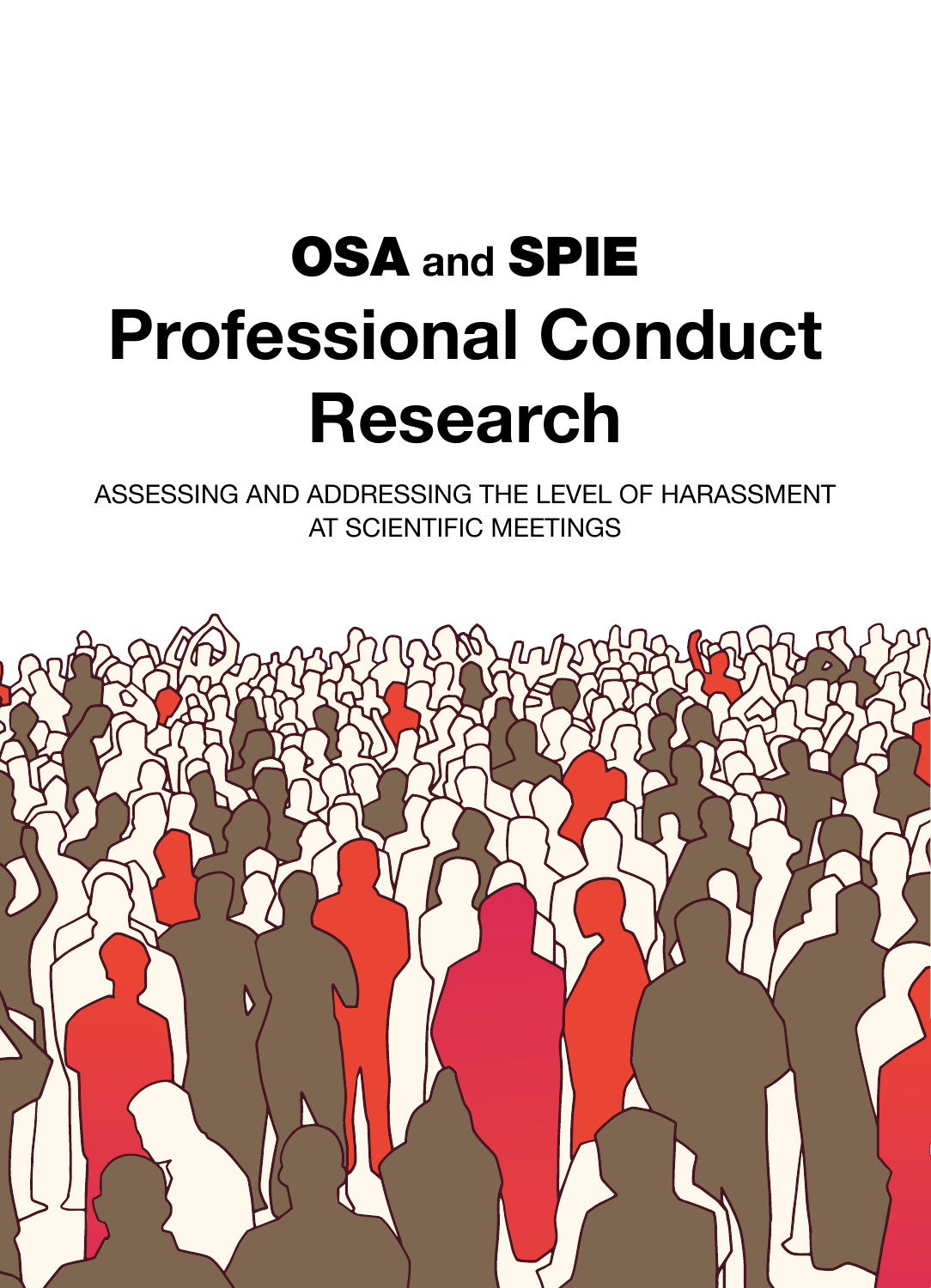# HARASSMENT

consists of unwanted, unwelcomed, and uninvited behavior that demeans, threatens, or offends another.

To report harassment you have witnessed or experienced at an event or meeting:

### SPIE.

Contact any SPIE staff member (if onsite at an event or meeting)

SPIE Reporting Hotline: 1-888-818-6898 or spie.ethicspoint.com

More information: spie.org/conduct

### **OSA**

Contact any OSA staff member (if onsite at an event or meeting)

Online portal: osa.org/IncidentReport or email: CodeOfConduct@OSA.org

More information: osa.org/codeofconduct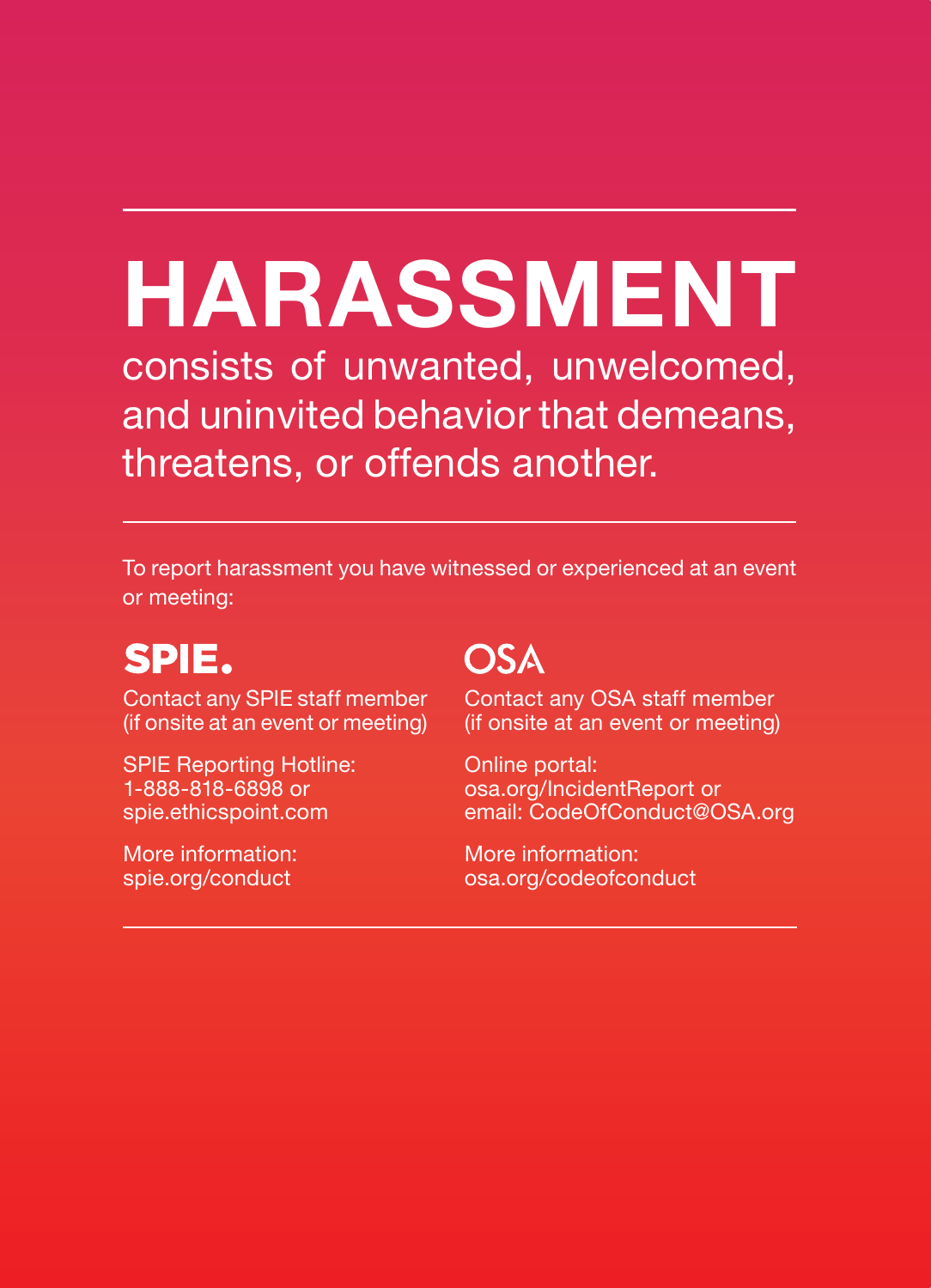### **Contents**

| 2. Goals of the Professional Conduct Survey (PCS) 3     |
|---------------------------------------------------------|
|                                                         |
|                                                         |
|                                                         |
| 6. OSA and SPIE Current Efforts and Recommendations     |
|                                                         |
| 7. Appendix I: Descriptions of Harassment Experiences14 |
|                                                         |

"Modern scientific research increasingly depends on diverse collaboration for success. This interdisciplinary, global exchange of knowledge must be broadly inclusive, seeking contributions from all sources, based solely on excellence. The Optical Society is, by its nature, diverse. We are committed to it also being inclusive, and we strive to provide an atmosphere in which all people feel valued and respected and have access to the same opportunities. We are a professional community in service to the greater human community."

From The Optical Society Core Values Statement on Inclusivity

"Technology flourishes from the exchange of diverse ideas, and SPIE strives to provide open and inclusive forums that maximize the potential for innovation and collaboration. We will seek to improve the quality of technical discourse through diversity of participants—diversity in gender, geography, race, heritage, experience, age, sector, and other characteristics."

From the SPIE Strategic Plan 2018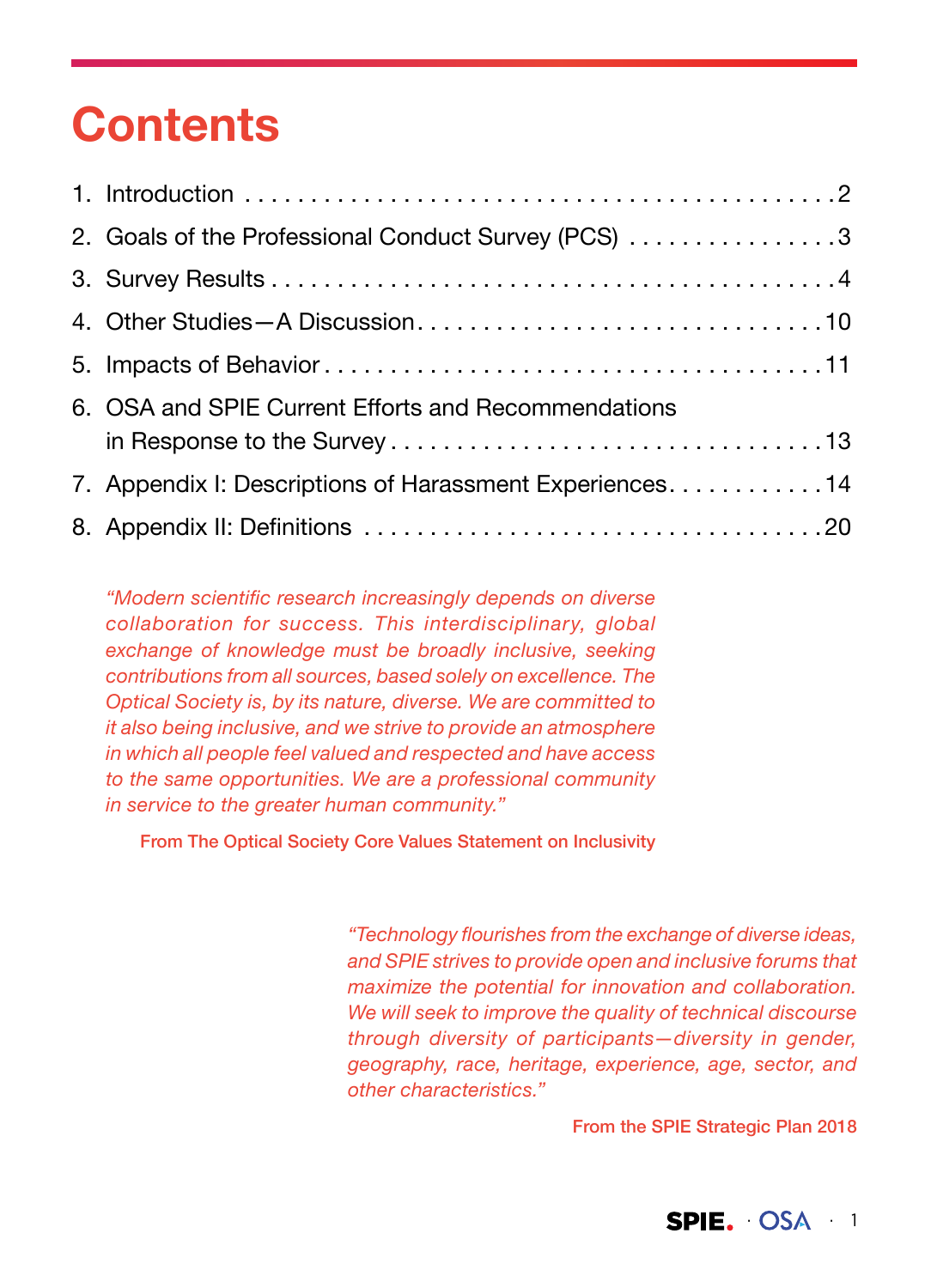### 1. Introduction

 $2$  · SPIE.  $OSA$ 

Meetings, programs, and events are core activities of both OSA and SPIE. Advancement of scientific and technical knowledge in the field requires opportunities for the sharing of information, from experimental findings to practical applications. Advancement of individuals in their careers requires opportunities to present their research, establish connections with others in the field, receive recognition and awards, and contribute to the work of OSA and SPIE as volunteers or leaders.

The experiences of participants at OSA and SPIE events generally serve two goals: advancing the field, and advancing individuals in their careers. However, negative experiences can become obstacles, and even barriers, to those goals. Rather than spurring advancement, these experiences discourage and hold individuals back from full participation in events, and consequently reduce their ability to contribute to the field.

Harassment, bullying, and retaliation create divisive and exclusionary environments. The science and engineering ecosystem thrives on a diversity of ideas, perspectives, and talents, so therefore must be free of these types of behaviors. Providing a professional and safe conference environment, as well as raising awareness of harassing behaviors, are priorities for OSA and SPIE. Both organizations are determined to eliminate harassment in any form at their respective events.

OSA and SPIE have worked to address this problem through the adoption of an anti-harassment policy and a code of conduct for their events and by establishing procedures for implementing and enforcing this policy. Each organization also has programs, events, and activities designed to recognize, celebrate, and support the diversity that helps to make our interdisciplinary, global community thrive.

To better understand the experiences of each organization's attendees, OSA and SPIE jointly distributed a professional conduct survey to their combined global membership in December 2018. The survey results are intended to provide statistical data to help us understand the scale of any issues at our events and to look for critical areas of focus for improvement.

The good news is that the majority of attendees at OSA and SPIE meetings have not experienced or witnessed harassment at our events. However, the survey illustrated that problems do exist and highlighted the need for both organizations to continue their efforts to provide safe and diverse meeting experiences that focus on advancing the science and application of light.

This report provides an overview of the survey results, along with recommendations for future action.

Both societies are committed to making long term, systemic change and plan to continue working together to that end. In that regard, we will be looking at repeating a survey on this issue in future years.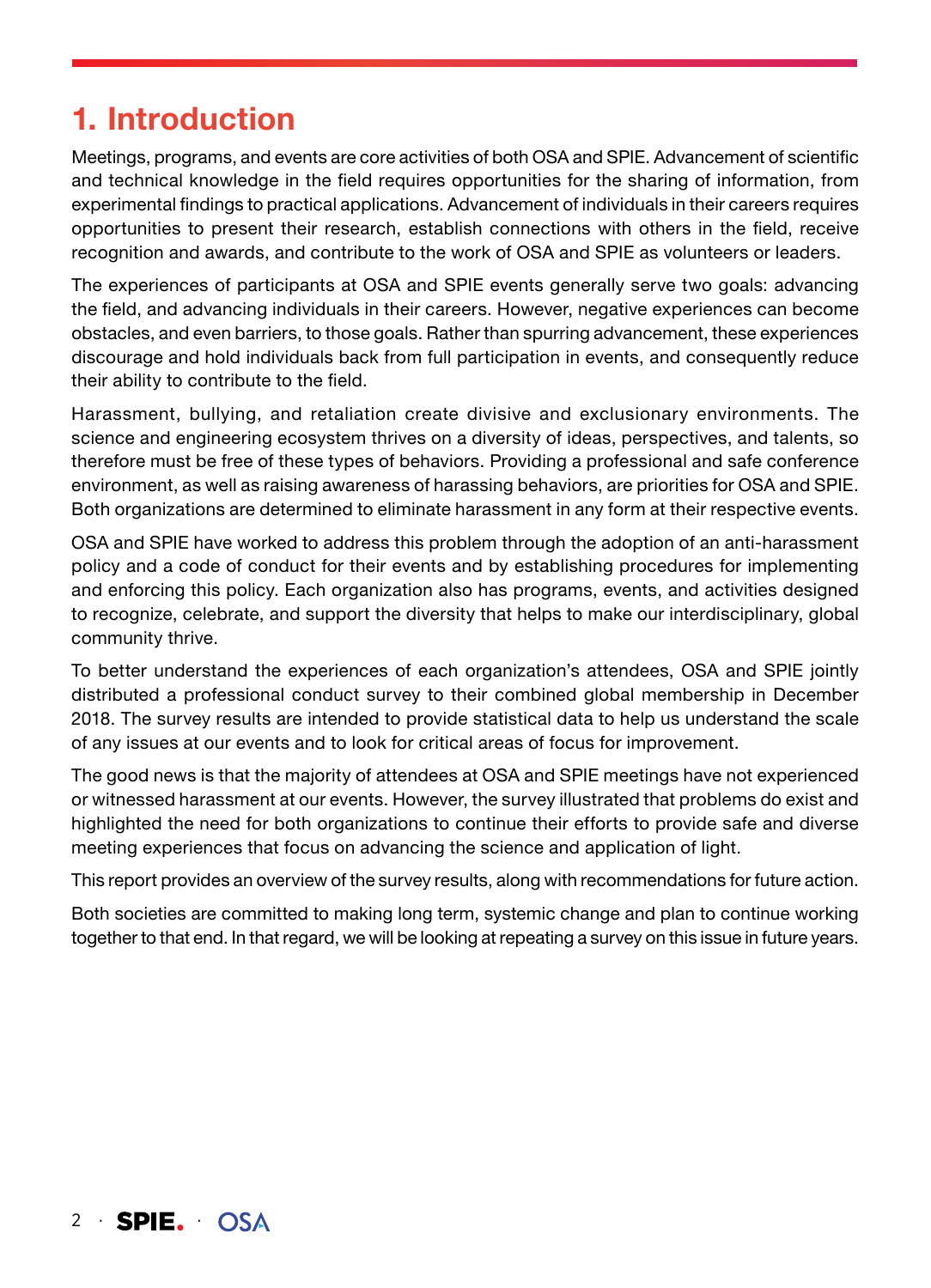### 2. Goals of the Professional Conduct Survey (PCS)

- 1. To determine if members have experienced or observed harassment or bullying at OSA and/or SPIE conferences.
- 2. To assess the frequency and seriousness of these experiences.
- 3. To provide data from the optics and photonics community for comparison with results from similar surveys in other STEM fields.
- 4. To provide statistically relevant data to guide OSA and SPIE on needed policies, procedures, and programs to stop and prevent harassment and bullying at events.



#### SPIE and OSA are committed to seeing that:

- 1. All reports of harassment will be investigated
- 2. Confidentiality of reporters and victims of harassment will be upheld to the extent possible
- 3. Actions against harassers will be transparent and meaningful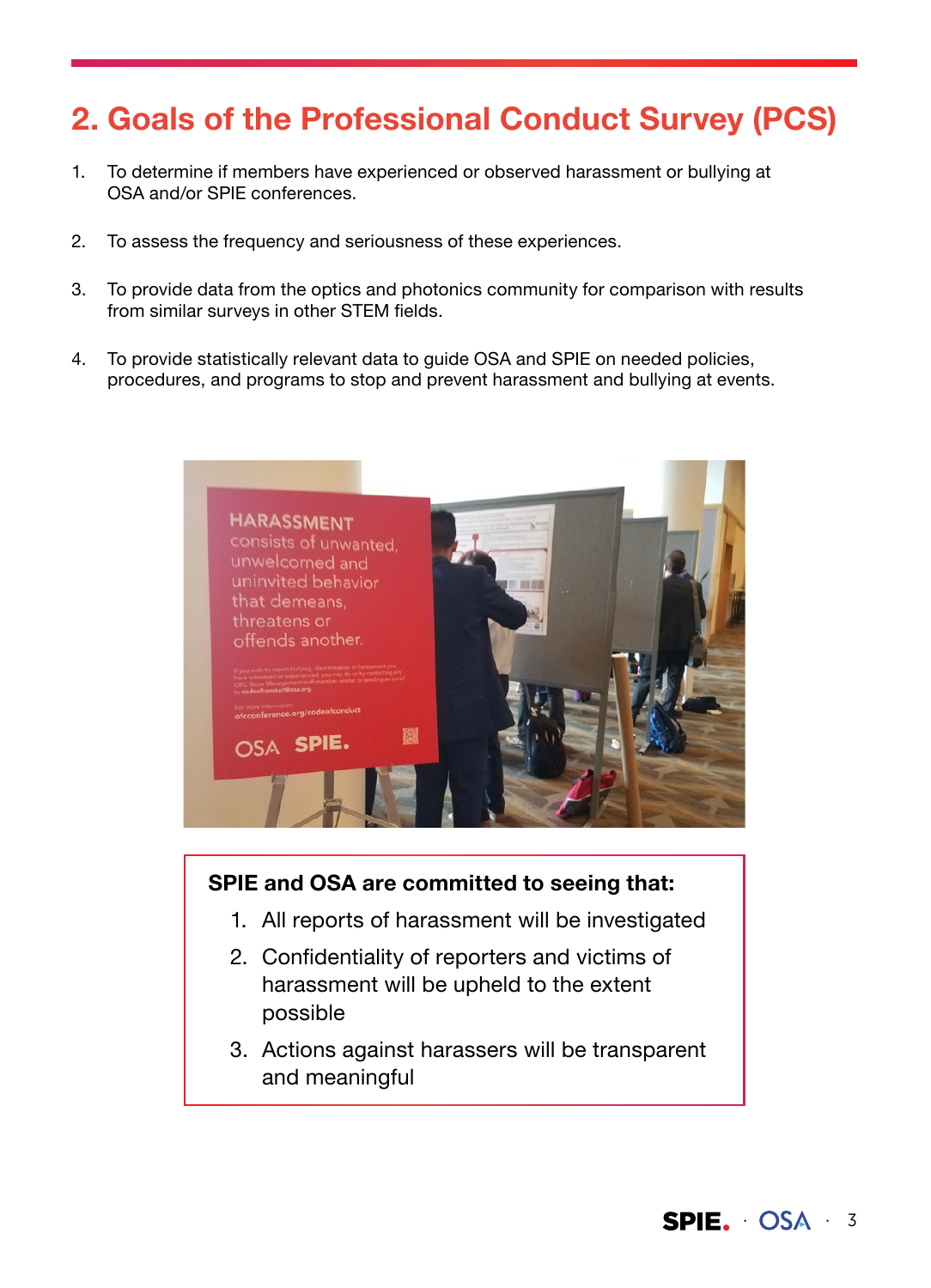### 3. Survey Results

#### Targets of Harassment and Bullying at OSA and SPIE Events

The survey link was sent to the combined global membership of the OSA and SPIE, of whom 2,228 completed the survey. Of those who completed the survey, 74% were men and 23% were women. Following are key results of the survey and an appendix that includes additional detailed descriptions of incidents both experienced and witnessed, as well as thoughts and suggestions on ways to address these issues that were provided by survey respondents.

#### Harassment was reported by fewer than 10% of respondents.

The survey asked whether respondents had ever been bullied, harassed, or made to feel uncomfortable at an OSA or SPIE event. (Note: For the sake of brevity, in the remainder of this report, harassment will be used to indicate the experience of being bullied, harassed, or made to feel uncomfortable at a meeting.)

The majority of the survey respondents indicated they have not experienced (91%) or witnessed (93%) harassment at an OSA or SPIE event.

Women are more likely to experience harassment than men even when the harassment is not sexual or gender based.

#### Women are more likely to be the targets of harassment. Of those who experienced harassment, 63% were women.

"Harassment didn't seem prevalent but almost every female grad student that I know has a story from an OSA or SPIE event. Sometimes the response they got after telling someone (their advisor or a professor) is that this happens at meetings and they need to be careful (basically boys will be boys). When reported to OSA or SPIE or their university, it was taken seriously (although asking a student what they want the outcome to be instead of having a policy is probably not the best)."

Of the men who reported being harassed at a meeting the largest factor affecting their harassment was because of their race/ethnicity/nationality (14%).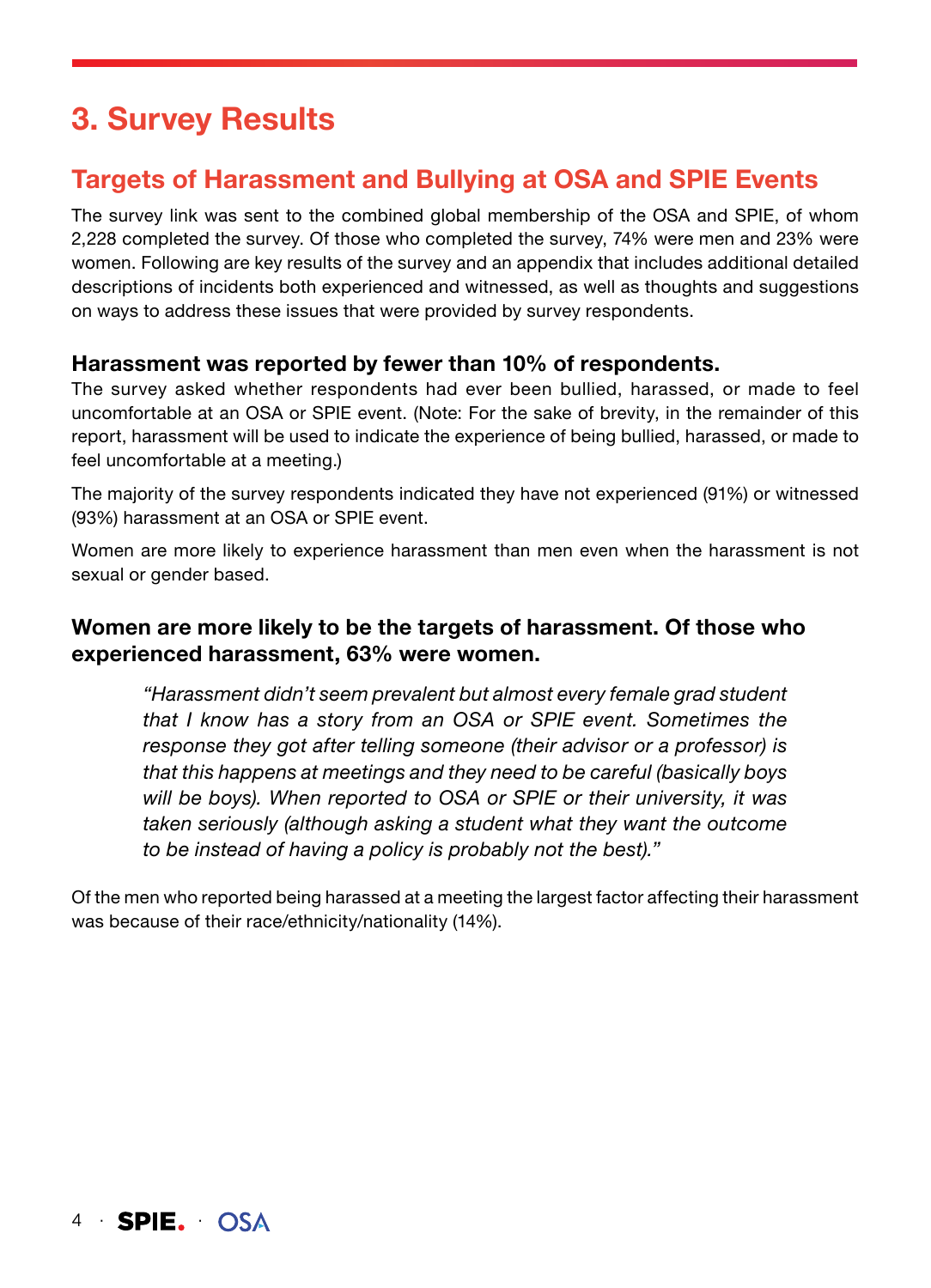

#### Ever Harassed at an SPIE or OSA Meeting

Of the 9% who have experienced harassment at an OSA or SPIE meeting, 63% are women, 33% are men and 4% non-binary/not listed/prefer not to disclose.

| Ever Harassed at an SPIE or OSA Meeting by Segments |              |            |               |  |
|-----------------------------------------------------|--------------|------------|---------------|--|
|                                                     | $\mathsf{n}$ | <b>Yes</b> | Yes (Percent) |  |
| Women                                               | 508          | 120        | 24%           |  |
| Men                                                 | 1,640        | 62         | 4%            |  |
| Non-binary/Not listed/<br>Prefer not to disclose    | 80           | 9          | 11%           |  |
| <b>TOTALS</b>                                       | 2,228        | 191        | 9%            |  |
| <b>By Age Range</b>                                 |              |            |               |  |
| $20 - 29$                                           | 464          | 44         | 9%            |  |
| $30 - 39$                                           | 437          | 52         | 12%           |  |
| $40 - 49$                                           | 378          | 43         | 22%           |  |
| $50 - 59$                                           | 441          | 29         | 7%            |  |
| 60 and above                                        | 498          | 22         | 4%            |  |

The age of the respondents broke down fairly evenly with the highest level of harassment happening to those between the ages of 30-49.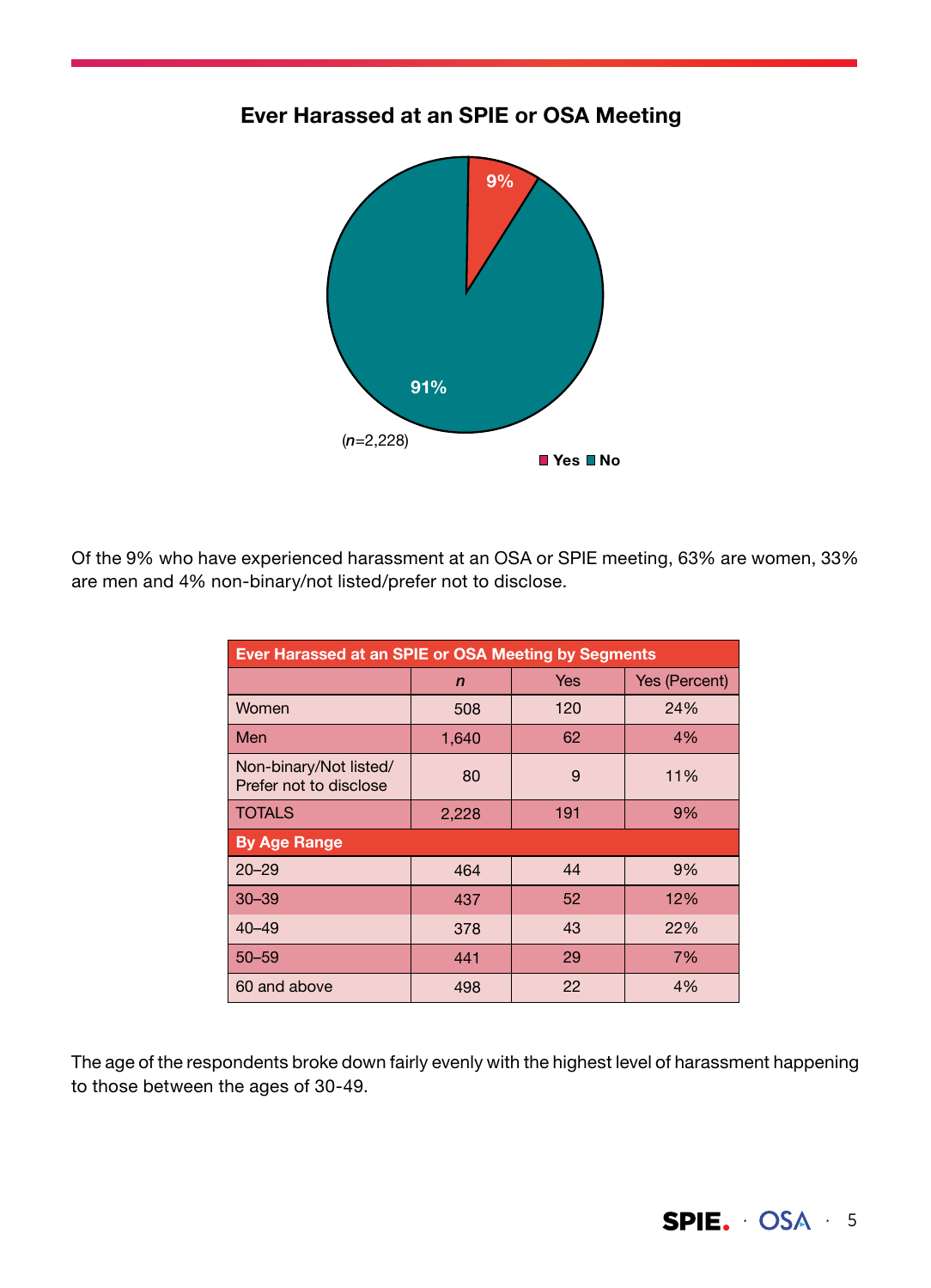#### Verbal and visual harassment are the most common forms of harassment experienced.

The respondents who experienced harassment (9% of survey participants) indicated that it most frequently takes the form of verbal and visual harassment, including:

- Having someone make a biased (61%) or bigoted (36%) comment to or about them
- Someone called you by an endearment (54%)
- Being asked inappropriate personal questions (48%) or being told inappropriate personal information (37%)
- Being leered at or excessively stared at (44%)
- Having someone make offensive or suggestive comments about their appearance (41%)
- Having someone make a sexually suggestive comment to them (41%).

"An attendee started talking to me while I sat on a couch in the meeting hall, and described how he was at the meeting to meet beautiful women, and then showed me a photo on his phone with two women at one of the exhibition booths, and related that he told them they were 'two beautiful women with a beautiful optic.' I immediately reported this incident to one of the lad [sic] organizers of the meeting, who passed this on to a meeting staff person. There was no confidentiality involved, since I basically let the individual know I was going to report him. Apparently, he was not kicked out of the meeting, since I saw him later that evening, and I don't know how this indecent [sic] was resolved. It certainly was taken seriously by staff, as far as I could tell." (Edited for confidentiality)

Similar percentages of both men (41%) and women (35%) reported that they were the target of biased or bigoted comments. Women were more likely to be the target of leering or staring (43%).

#### Physical harassment also occurs.

Respondents also reported being followed or stalked (24%), being touched or grabbed (28%), and having someone purposely block their path (20%). Women were more likely than men to be stalked (28%) or grabbed (31%).

#### Witnesses of Harassment and Bullying at OSA and SPIE Events

Seven percent of respondents indicated that they had witnessed harassment at an OSA or SPIE meeting. Twelve percent of women and 5% of men responding said they had witnessed harassment. Forty-three percent of those who witnessed harassment indicated that the harassment was based on the target's gender. Women were more likely to report gender as the reason for harassment (51%).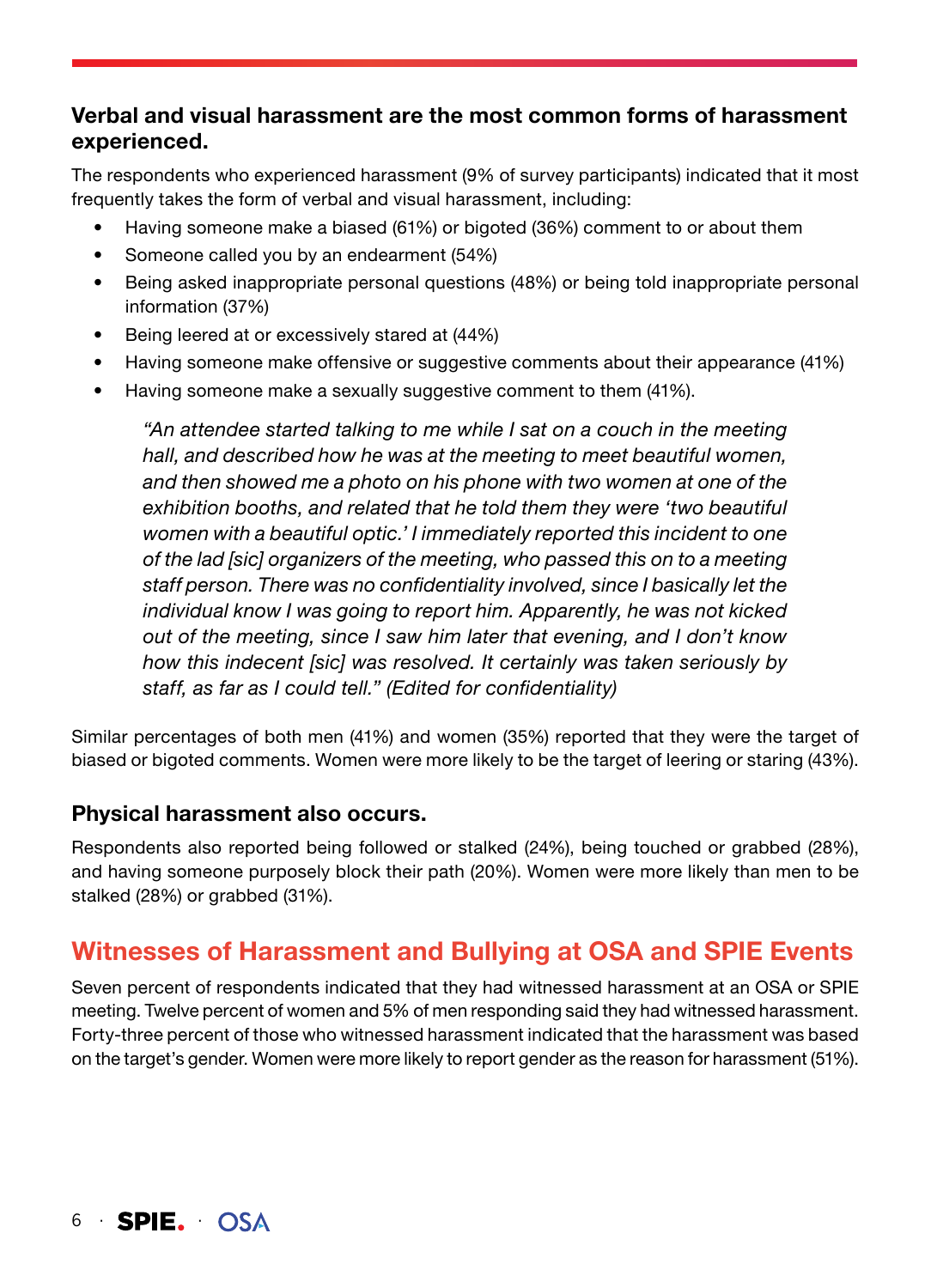"I was informed that a group of the male attendees in the conference lobby were speculating that I may have had breast enhancements, which was not the case. Unfortunately, this is the type of childish behavior I had to tolerate on a daily basis."

"While not "harassment" or "bullying" I did notice that a significant number of attendees were behaving in a way that made a young female colleague of mine uncomfortable at Photonics West 2018. Particularly at social events, people were staring at her chest and her in general, very obviously and for extended periods of time. I'm not generally very perceptive of these things so if even I am noticing I take it as a sign that it was flagrant. I don't have any suggestions on how SPIE could improve this situation I just wanted to bring it to your attention because I was disappointed that one of the few women in attendance was treated this way."

Similar to the results for experiences of harassment, verbal and visual harassment was the most commonly reported form. This included the target being called an endearment (68%), receiving a sexist comment (63%), being leered or stared at (59%), and receiving a comment on their appearance (54%).

#### Reporting Harassment Incidents

Only a small fraction, about one percent, of those who witnessed or experienced harassment indicated that they had reported an incident, either to OSA/SPIE staff (61%) or to venue staff (22%).



#### Reasons Participants Did Not Report Harassment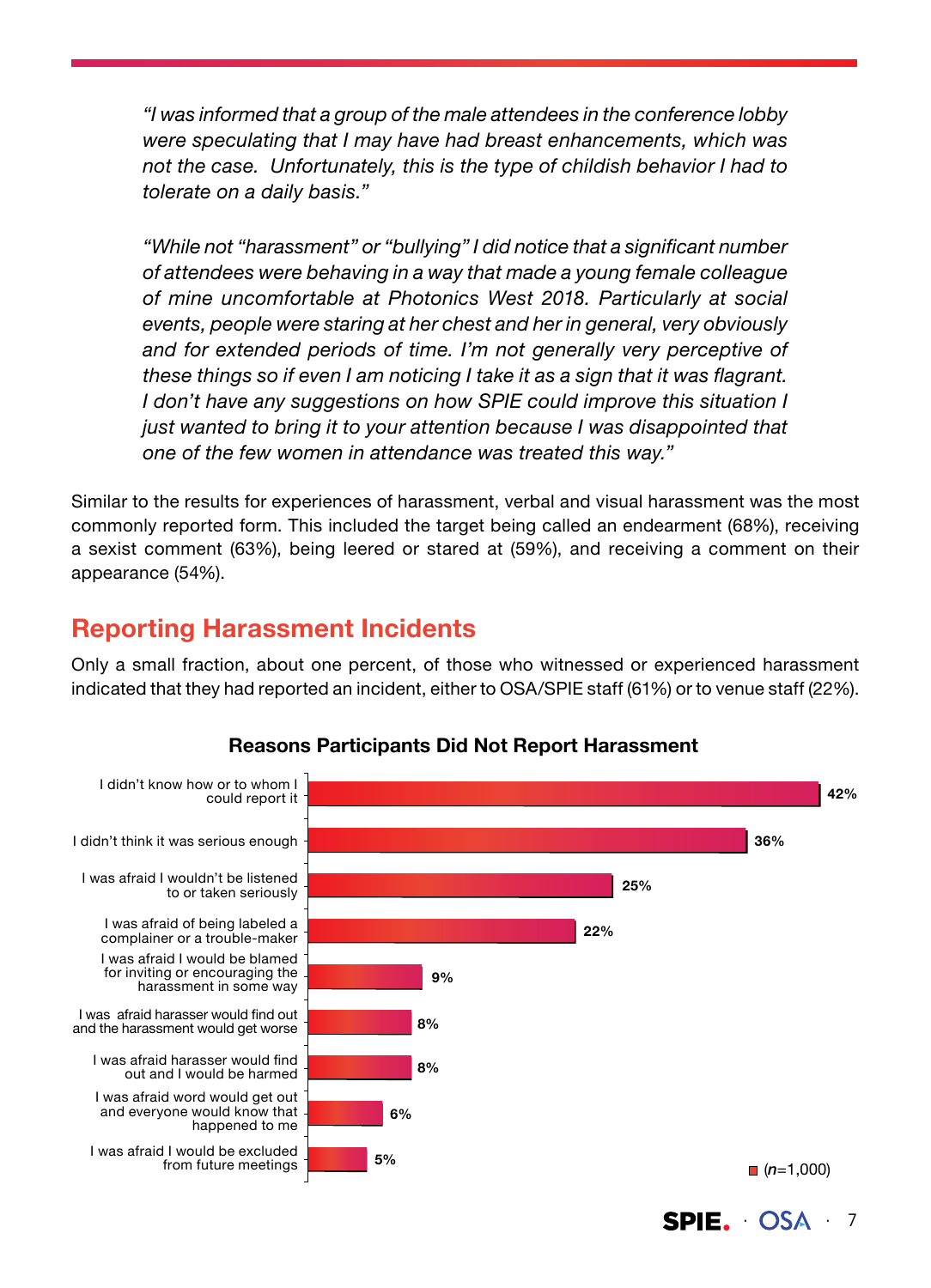The most common reason given for not reporting incidents is that the target or witness did not know how or to whom to report it (42%). Other reasons for not reporting included the belief that the incident wasn't serious enough to report (36%), that they would not be listened to or taken seriously (25%), and fear of being labeled a complainer or trouble-maker (22%).

"I am convinced that reporting will not change anything and will instead put me on a kind of blacklist."

"What I observed was not criminal, 'just' very uncomfortable for the women…"

When asked if they would report such incidents in the future, 69% of respondents said "yes." However, fewer women (56%) than men (79%) indicated that they would report future incidents. Those who indicated they would report incidents said that they would do so to make sure it doesn't happen again (66%), to ensure the safety of meeting participants (55%), to make sure that harassers don't get away with it (53%), and to make sure OSA and SPIE staff know what is going on (49%).



#### Reasons Participants Would Report Harassment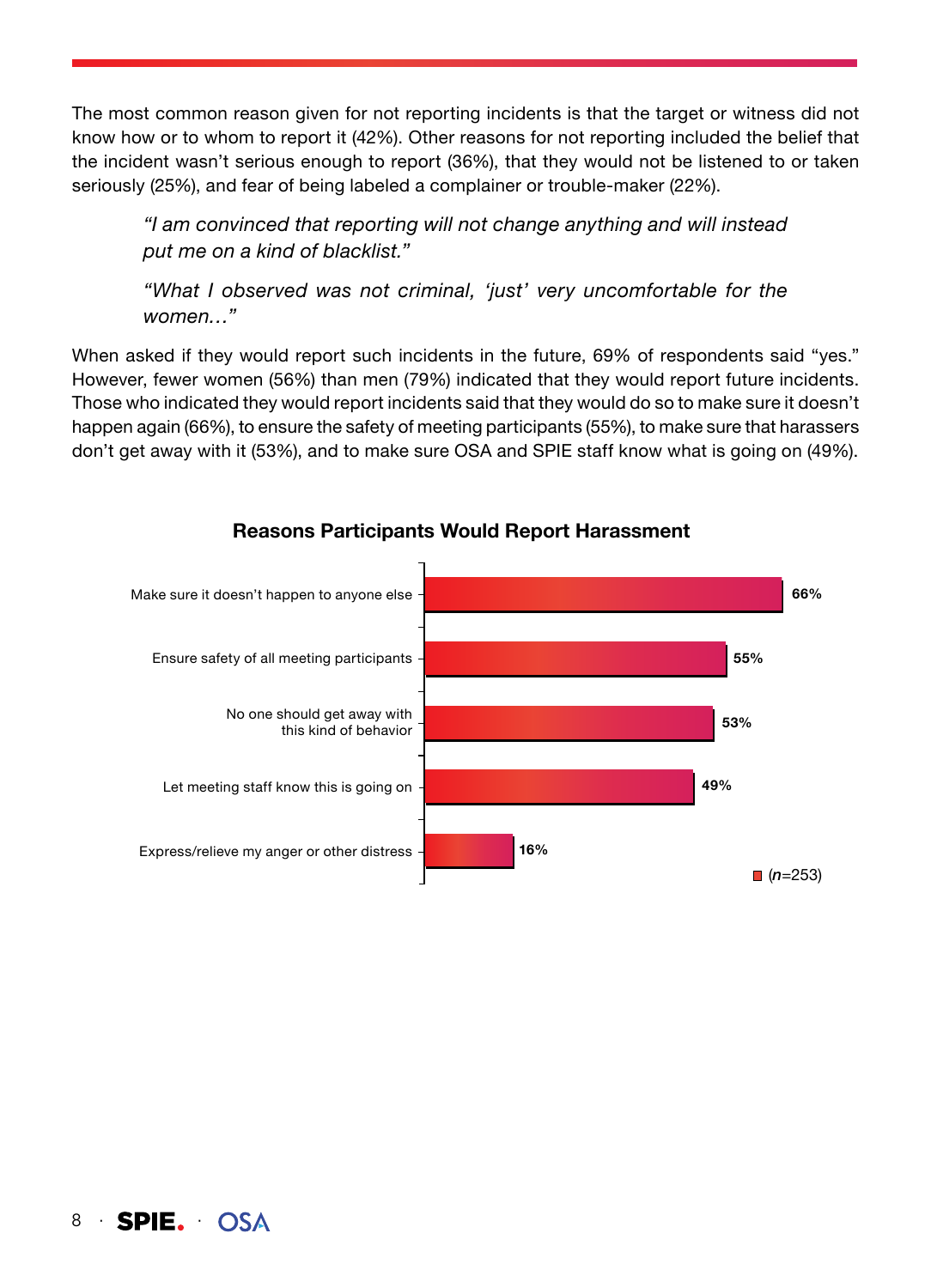When asked why they would not report future incidents, 50% indicated "other" in response to this question, and their comments fell into three main categories: the incident wasn't serious enough to report (33%), it is not my problem (19%), and it is just how things are (16%).

"Strong male culture at meetings: who would care?"

Respondents were asked what would encourage them to report harassment. The majority (57%) indicated that knowing how and to whom to report harassment would encourage them to report. Other important factors were knowing what action would be taken when a report is made (47%), knowing that the report would be kept confidential (45%), and knowing the meeting has an antiharassment policy (39%).

#### What Can OSA and SPIE Do To Address Harassment?

Many respondents (64%) indicated that OSA and SPIE should have an anti-harassment policy to address this issue, they should enforce that policy (59%), and they should ban repeat offenders (59%).



#### What OSA/SPIE Can Do To Address Harassment

"Although I have never been subjected to harassment, a student with whom I worked closely was harassed at an event. She came to me and I told her to report it to our Dean, which she did. The Dean took immediate action to confront the person doing the harassment and helped to ban the individual from future events. The response was satisfactory with the student. This is a good example to follow."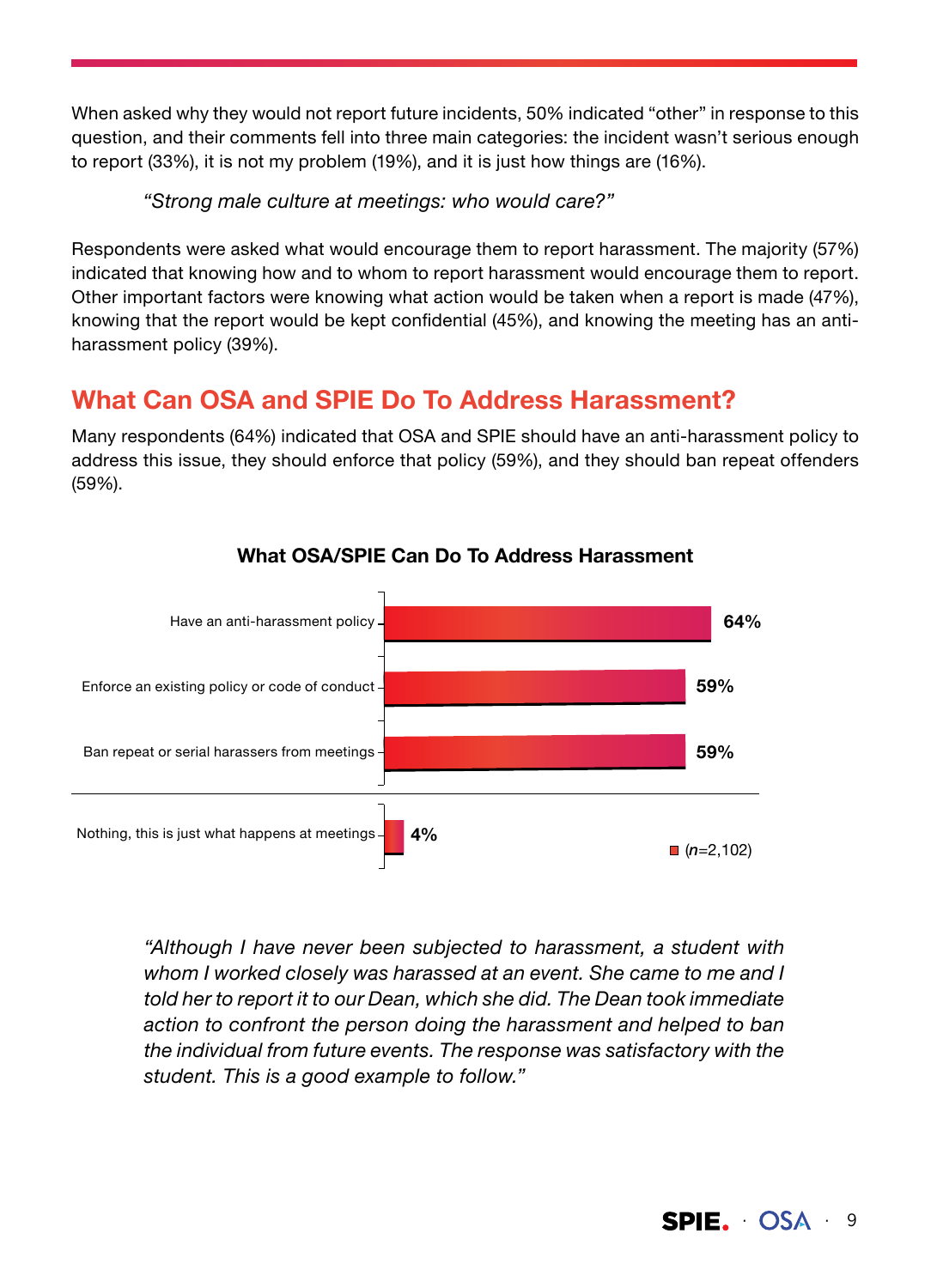### 4. Other Studies – A Discussion

#### How Does This Compare With Other Surveys?

While the proportion of respondents who reported that they had been harassed, bullied, or made uncomfortable at an OSA and SPIE meeting may seem low, it is important to keep in mind that the survey population included all OSA and SPIE members. The majority of respondents (74%) were men, while the most common types of harassment experienced were sexual or gender-based harassment of women.

Studies that have sampled from populations that include a higher proportion of women find a higher percentage of respondents reporting, experiencing, or witnessing harassment.

- A 2014 survey found that 65% of women and 25% of men surveyed reported being harassed in public spaces ("Unsafe and Harassed in Public Spaces: A National Street Harassment Report" by Stop Street Harassment. Full report available at http://www.stopstreetharassment. org/wp-content/uploads/2012/08/National-Street-Harassment-Report-November-29-20151. pdf)
- A 2015 survey (SOME15) found that 60% of respondents reported having experienced harassment at a scientific meeting (Marts, S.A. "Open Secrets and Missing Stairs: Sexual Harassment at Scientific Meetings." Available at http://bit.ly/osmspdf)
- A 2017 survey of harassment among astronomers and planetary scientists found that 39% of respondents reported experiencing verbal harassment in their workplace, and 9% reported physical harassment. (Clancy et al. "Gender, Race, and Harassment in Astronomy" available at https://agupubs.onlinelibrary.wiley.com/doi/pdf/10.1002/2017JE005256%4010.1002/%28IS SN%292333-5084.SCISOC1)

The most closely comparable survey is the SOME15 survey performed by S\*Marts Consulting in 2015 and reported in "Open Secrets and Missing Stairs." Respondents of that survey were a convenience sample recruited from women in science organizations, predominately the Association for Women in Science.

Despite the lower percentage of respondents reporting harassment, the results of the OSA/SPIE survey were very similar to the results of the SOME15 survey. Specifically:

- The relative frequency of types of verbal and visual harassment (being called an endearment, biased or bigoted comments, unwelcome personal questions or information, leering or staring) were nearly identical.
- The relative frequency of behavioral responses of targets and witnesses (avoiding the harasser, concern about safety, concern about what to wear) were the same.
- The top reasons for not reporting harassment (don't know who to tell, not serious enough, won't be taken seriously, will be labeled a complainer) were the same, although the relative frequency differed.
- The desire for having and enforcing an anti-harassment policy, and for banning repeat harassers, was the same.

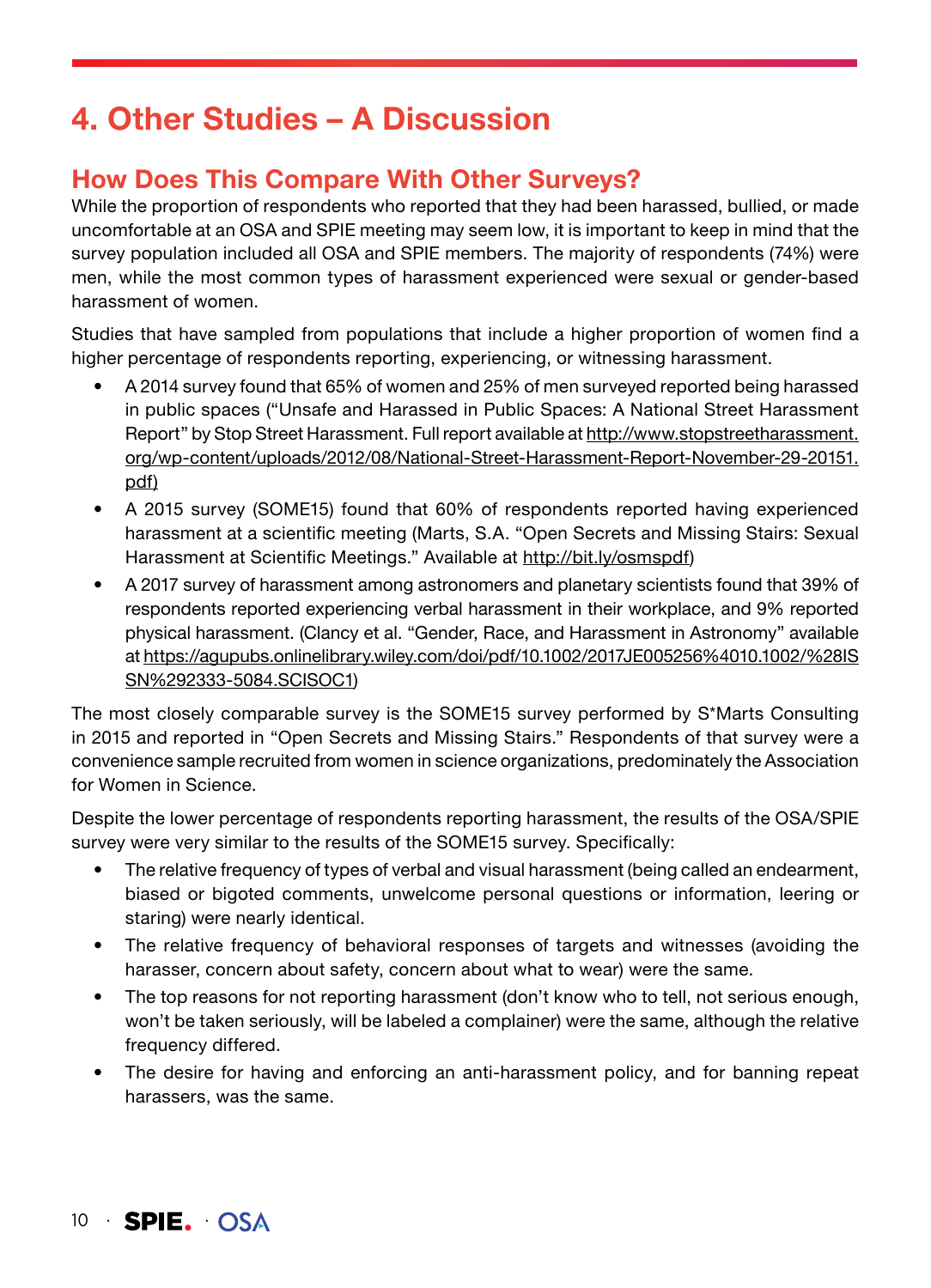### 5. Impacts of Behavior

"I avoid interacting one-on-one with other event participants."

"I avoid talking to exhibitors at booths unless I have to."

"I avoid attend[ing] meetings alone (without known colleagues)."

As these comments illustrate, both targets and witnesses of harassment reported that their behavior changed after these incidents. Forty-six percent of targets and 43% of witnesses said they go out of their way to avoid the harasser, 34% of targets and 24% of witnesses give greater thought to their safety at OSA and SPIE events, and 32% of targets and 18% of witnesses give greater thought to how they dress for OSA and SPIE events.



#### How Behavior Has Changed After Experiencing Harassment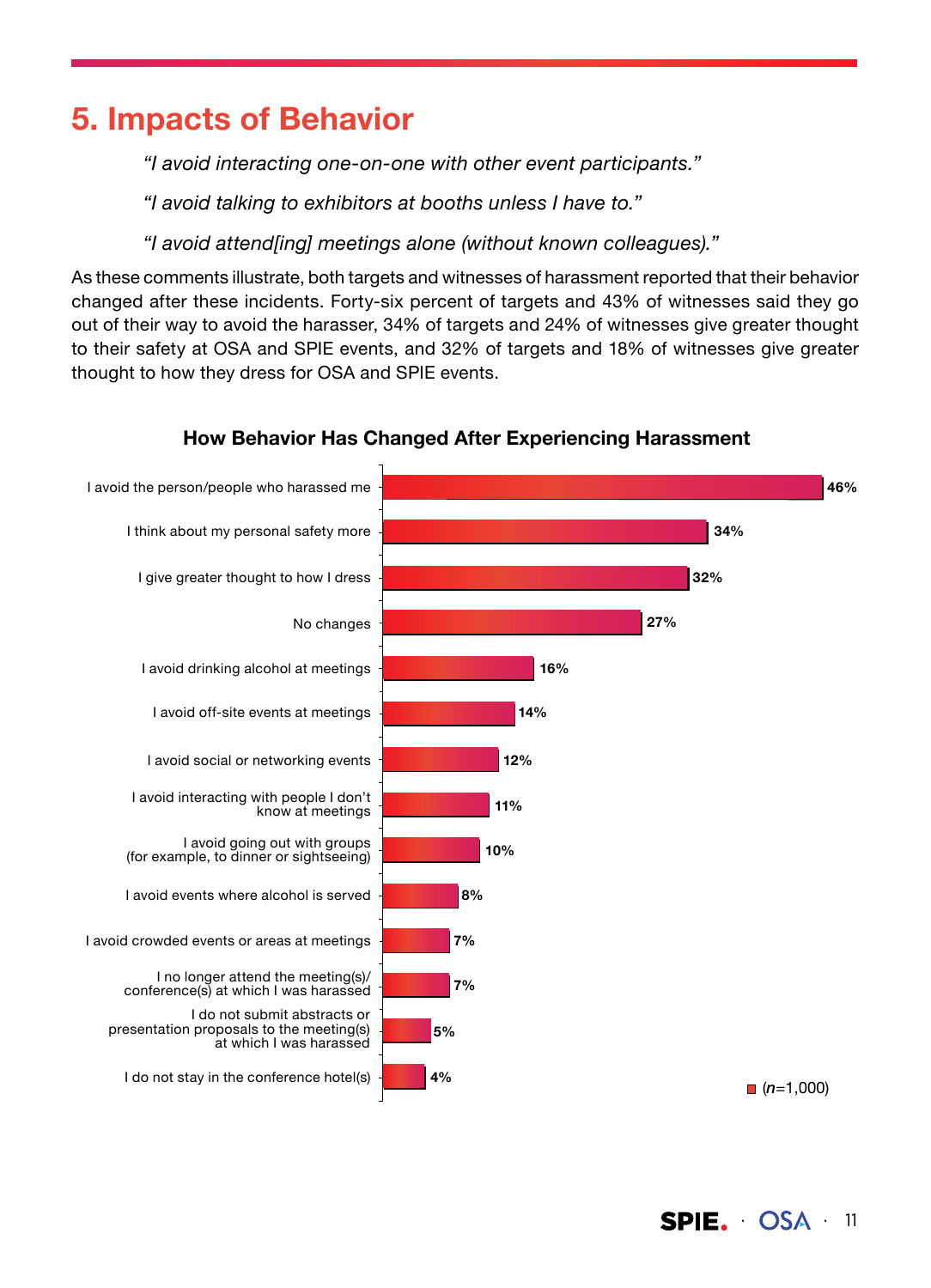The impact of harassment on targets' behavior at meetings is not surprising, given what is known about the effects of harassment in the STEM workplace. As reviewed in the 2018 report from the U.S. National Academies of Sciences, Engineering, and Medicine, studies of harassment from the 1980s to the present have found that harassment is linked to decreases in job satisfaction and performance, and to targets leaving their field or profession entirely. These impacts extend to those who, while not the direct target of the harassment, are witnesses to the harassment. The experience of harassment leaves targets feeling disillusioned and angry over the failure of organizations to stop or even recognize the problem. Furthermore, experiencing repeated incidents of gender harassment has been found to have consequences for the targets' careers and their physical and mental health. These results are similar for those who have experienced extreme or egregious incidents of harassment. Racial harassment adds to the impact of sexual and gender harassment for women of color. (Citation: U.S. National Academies of Sciences, Engineering, and Medicine. 2018. *Sexual Harassment of Women: Climate, Culture, and Consequences in Academic Sciences, Engineering, and Medicine*. Washington, DC: The National Academies Press. DOI: https://doi.org/10.17226/24994, pp. 67-91.)

The survey results demonstrate the ongoing damage of harassment on OSA and SPIE meetings. Social networking events, time in the exhibit hall, and meetings with colleagues and potential collaborators are all key activities at these meetings. When targets remove themselves from these activities to avoid harassers, or because they have experienced harassment at these activities in the past, they not only reduce the value they get from attending, other participants are deprived of their unique contributions to the event and to the field.

"Fortunately, I have not been sexually bullied, but the harassment I have experienced is common throughout optical science. It is the more subtle kind of discrimination that occurs without people even being aware of it. For example, a woman might ask a question at a conference talk and it gets ignored, overlooked, or discounted as foolish/irrelevant. It is not always obvious that this is going on, but after repeated experiences such as these, women feel less welcomed, even if they weren't the person asking the question."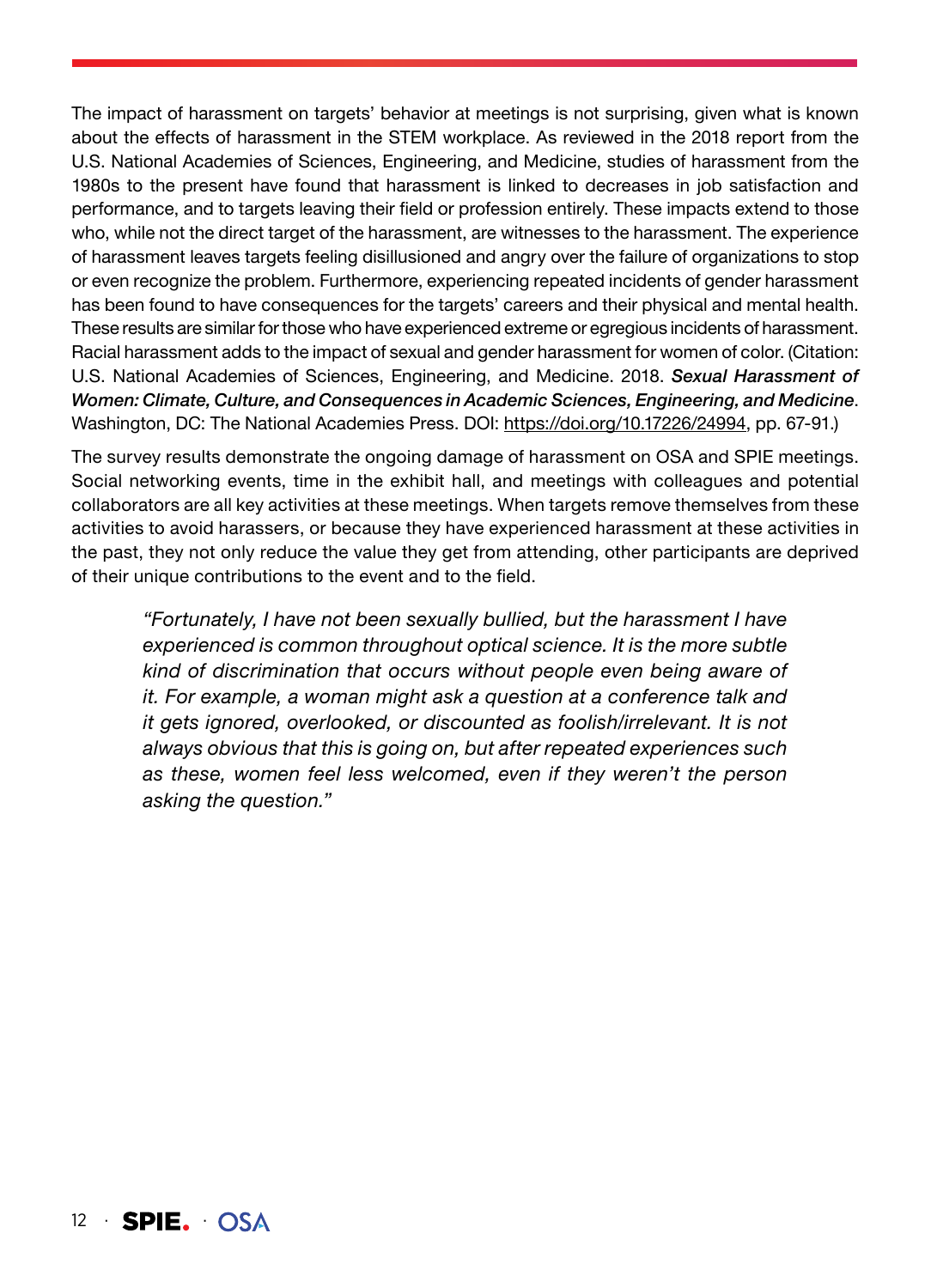### 6. OSA and SPIE Current Efforts and Recommendations in Response to the Survey

In response to the need for clarity on behavioral expectations at OSA and SPIE events, the organizations recently expanded their Codes of Conduct and each have adopted an Anti-Harassment Policy. This statement of organizational values, commitments, and standards codifies the behavioral standards that all attendees, speakers, exhibitors, award recipients, staff, and contractors are expected to adhere to, and it serves as the basis upon which OSA and SPIE may take corrective action when those values, commitments, and standards have been violated.

Implementation of the Anti-Harassment Policy includes providing clear and obvious signage at OSA and SPIE events to remind participants of the code of conduct and to provide easy access to information on how to report violations. The organizations have partnered on signage that will be at every OSA or SPIE meeting.

"Creating a policy against harassment is a good start, but OSA and SPIE need to be prepared to put real teeth into the policy, to enforce it, absolutely protect confidentiality, and have the processes and mechanisms in place to protect those involved. It's not easy."

In response to these survey results, OSA and SPIE will continue to take action as listed below.

- $\checkmark$  Ensure that OSA and SPIE on-site staff are trained to respond to incident reports and assist participants who want to report an incident.
- $\checkmark$  Continue the use of an incident investigation checklist and take appropriate disciplinary action when the anti-harassment policy or code of conduct are violated.
- $\checkmark$  Ensure that OSA and SPIE volunteer leadership, including Board members, Committee chairs, and others who serve the societies in a volunteer capacity, are familiar with the antiharassment policy and with the implementation and enforcement aspects of the policy and the code of conduct, and that these individuals are committed to ensuring that the policy is effective in making OSA and SPIE events safe and welcoming to all participants.
- $\checkmark$  Ensure that session moderators and chairs are trained to respond to incidents of inappropriate imagery or comments during presentations, and to step in to prevent and stop harassment and bullying during scientific sessions.
- $\checkmark$  Ensure that exhibitors are aware of and abide by the code of conduct, including eliminating offensive, demeaning, or objectifying images, giveaways, marketing materials, slogans, catchphrases, and other media.
- $\checkmark$  Whenever possible, encourage groups hosting events in conjunction with OSA and SPIE conferences to abide by the posted code of conduct.
- $\checkmark$  Offer effective trainings for members and meeting attendees such as bystander intervention, ally skills, and unconscious bias.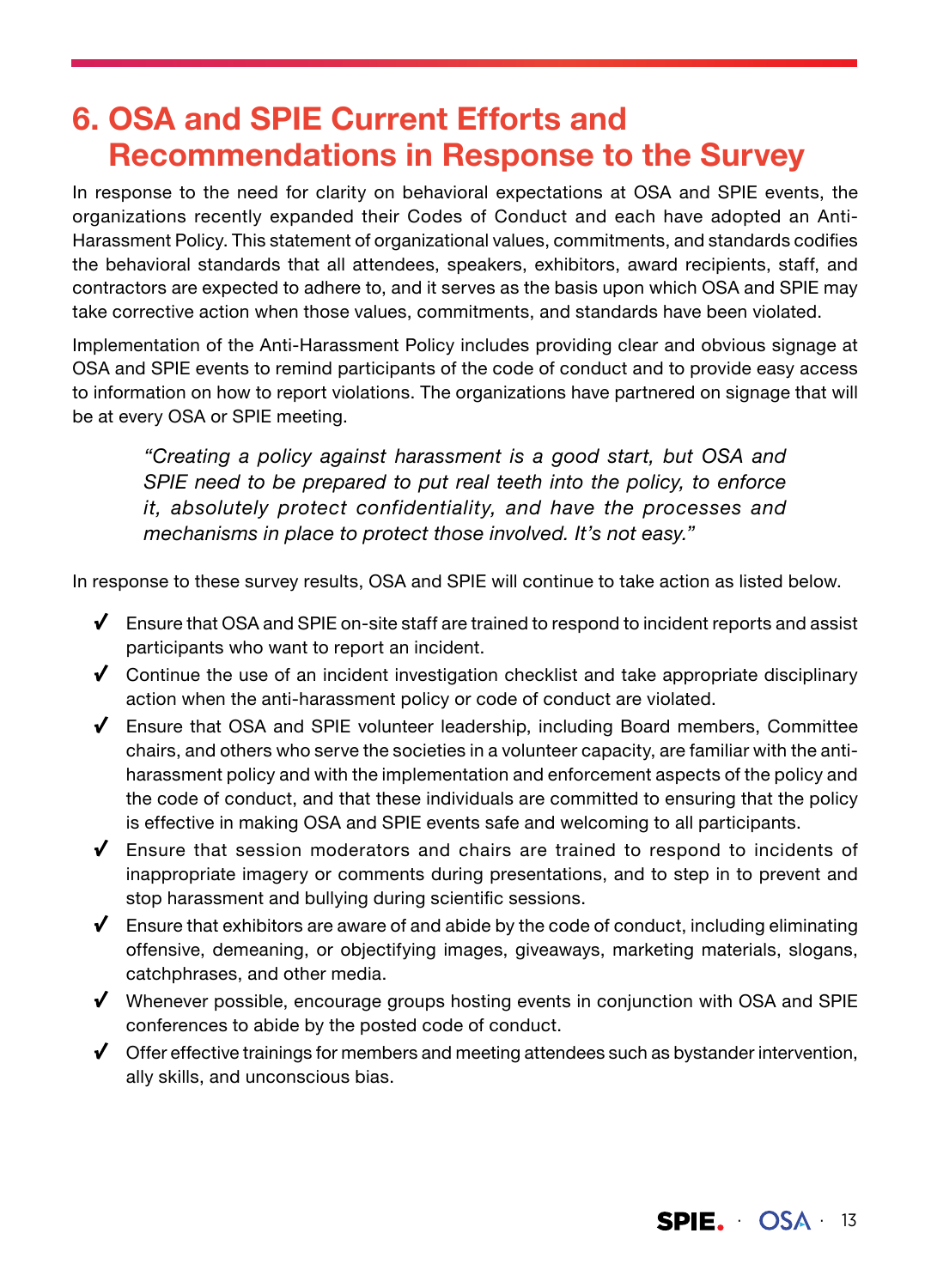### 7. Appendix I: Descriptions of Harassment Experiences

The survey provided many opportunities for individuals to share their own thoughts and stories. (Note: some quotes were edited for length or to ensure confidentiality.)

There were a few who shared their displeasure at our efforts such as *"Stick to technical issues"*  and *"Stop spending our money on fake issues."* However, the vast majority were supportive of these and other efforts from the societies, even if they had not experienced anything personally. Some of these comments are included here.

"Although I have not personally witnessed any harassment that I can identify, I know that it happens. I have heard stories from my colleagues about things they witnessed, and I would say the vast majority of incidents go unreported. We need to make it clear that this kind of behavior is unacceptable, and we as a community need to report incidents when we see them, even if we are not personally involved. We need to create a welcoming community for women, minorities, and LGBT folks, and that means visibly being supportive."

"Although I have not witnessed harassment at SPIE meetings, I have experienced harassment within the scientific community as a young woman (graduate student). It would have been good to know what to do when I was younger. Having workshops focused on the subject with attendance from women of all ages could be helpful. This way we can give advice to the younger generations."

"As a member of that most privileged demographic, an older hetero white male, I have not experienced sexual harassment at meetings - but I know it occurs. I have witnessed professional bullying of another male, and reported it as well as wrote both the target and the aggressor. Thank you for working to make our meetings safer and more professional."

Individuals also shared examples from their experiences at OSA and SPIE meetings as well as at other meetings and workplaces. These illustrate the types of harassment that were asked about in the survey; the responses of organizations, employers, and colleagues; and the consequences of reporting incidents.

#### Inappropriate Personal Questions and Comments

"Upon my 30th birthday approaching at least 5 men asked me why I was not pregnant yet, when I would be getting pregnant, told me that we need to produce intelligent people, so I should 'get on it', and pushed the issue to the point where I felt I was defending my career and familial decisions. These were separate instances and made me very uncomfortable and upset."

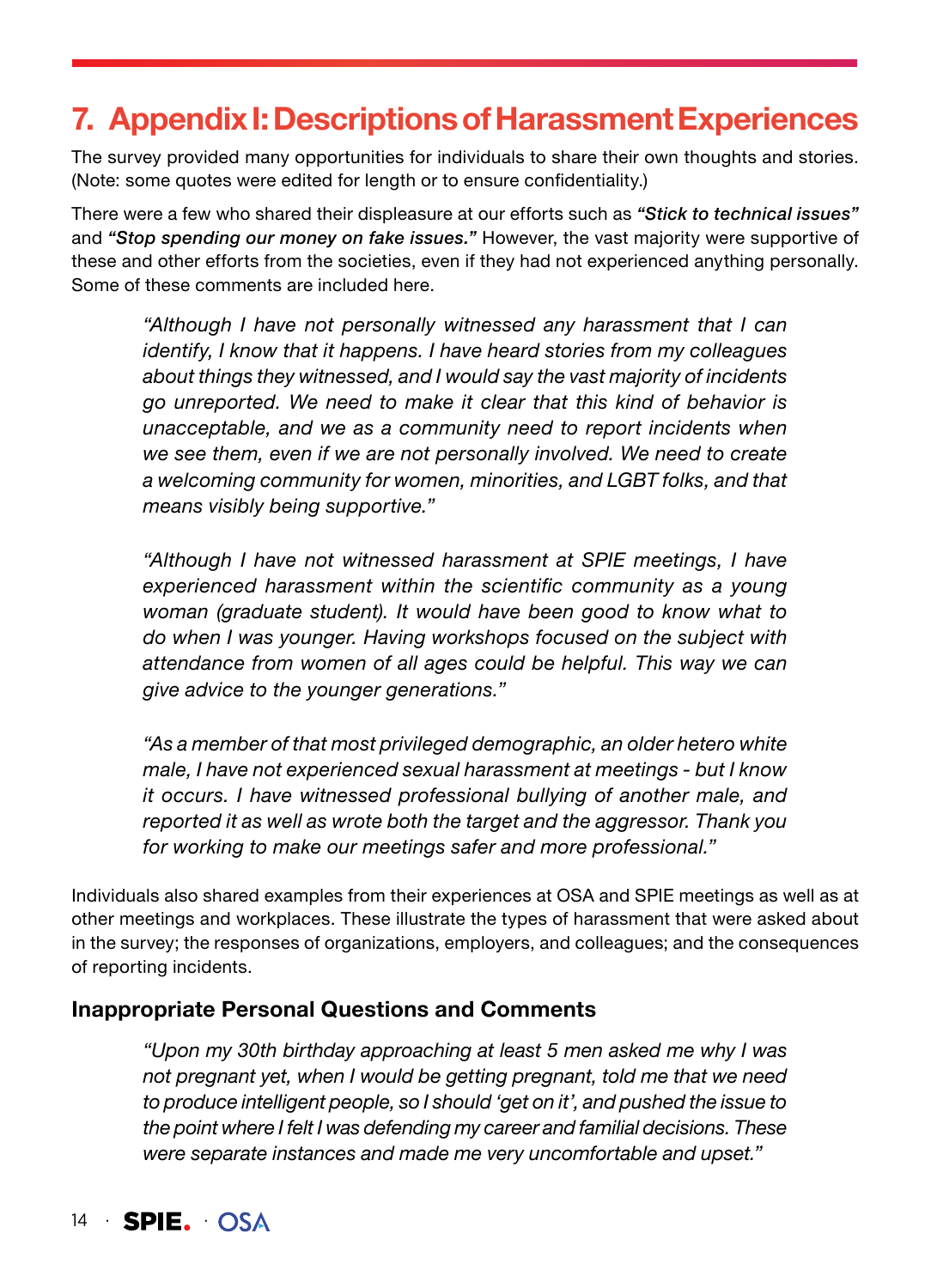#### Comments on Appearance

"[D]uring what I thought was a working lunch with someone (a potential client to my consulting business), upon looking me up on LinkedIn this married CTO said 'you're way hotter in real life!'"

#### Sexual Comments

"[I heard] repeated comments rife with sexual innuendo."

"A man passed a nude calendar to a man I was speaking with."

#### **Stalking**

"A highly respected expert in his field (color science) stalked me for about 2 years. He met me at a non-OSA/SPIE conference. He attended the next OSA conference because he knew I would be there. He followed me everywhere at the conference and tried to come to my hotel room. Somehow he found out where I was staying. For the next several years I always checked to see if he was a speaker or session chair before going to a conference. If I thought I should still attend the conference, I had a male colleague also attend and never leave my side. This occurred about 15 years ago."

#### Sexualized Images in Exhibits

"[An exhibitor] distributed a booklet at [an exhibition] a few years ago… [that used] a Cup Size specification which looked like it was from the bra manufacturing industry. There was a snide remark about a negligee included on the page as well. There are so many things wrong with that, I can't even begin to list them all… But one consequence which may not be so obvious is that male colleagues couldn't wait to point this page out to me. [The exhibitor] announced their view of women but also opened the door to many small acts of humiliation, alienation, inter- and intracompany friction based on who did and did not approve of the page or who was and was not offended by the page." (Edited for confidentiality)

"There was a company on the exhibit floor at [an exhibition] that had a female model in a skin tight racing suit with their logos on it standing at their booth. I didn't see what company it was, but they were selling fibers/fiber components. The man from the company was joking with an attendee, saying that now he would be interested in fibers because of the model."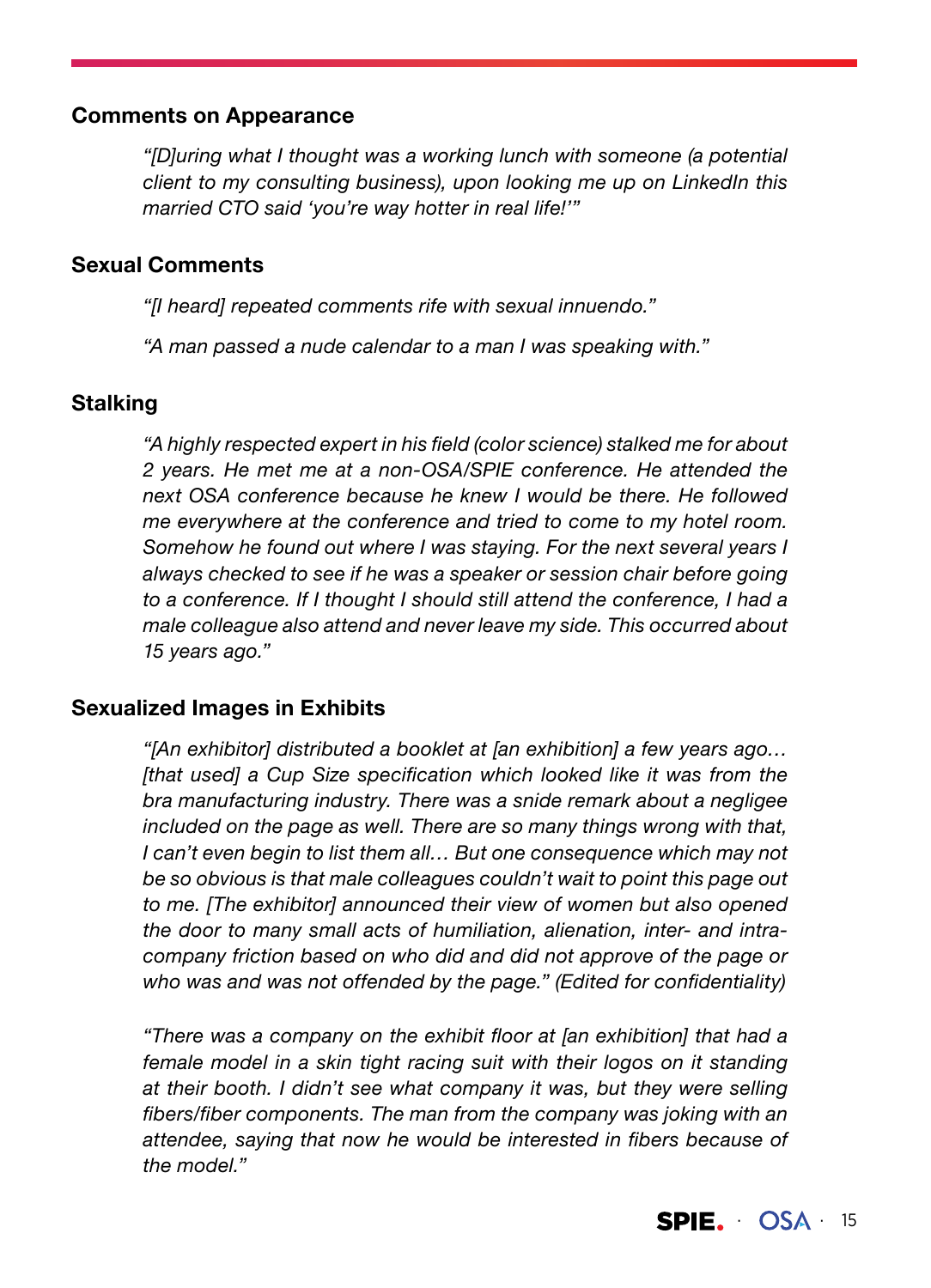#### Gender Harassment

"[The] Harasser continually interrupted a female speaker during [her] presentation."

"At every conference I attend, there is always at least one person who acts inappropriately towards me. It's hard to stand up for myself and tell the offender that their behavior is unwelcome because there is no backup, and often these incidents occur without witnesses. I am tired of being called 'sweetie.' I am tired of people grabbing my arm or shoulder like I'm an object to lead me somewhere, and I am tired of feeling like I have to prove myself when people interrogate me at my poster, just because I am a tiny woman. It's no secret that some people do not know how to act professionally around women. I do not know how to change this, but one suggestion I have is to show a short presentation during the opening remarks of the conference that explains the professional conduct we expect, and what to do if we experience unwelcome behavior. The presentation could also explain the consequences of unwelcome behavior. It's one thing to have a policy on harassment, but it means nothing if it can't be enforced. Currently I have no idea how SPIE/OSA enforces these policies."

"Over the years, I have encountered sexual harassment in a variety of ways. In grad school, I was repeatedly told that I was taking a place away from a guy who needed to get a Ph.D. to support a family someday."

"Dear OSA & SPIE, thanks for this survey. Just the fact of sending it makes a difference. However I think It does not addresses the real problem. Gender discrimination is not only about sexual harassment it is also about career discrimination. It is about getting women scientists as heads of Departments, as heads of Committees. It is about role models. In summary, thanks but there is much to be done."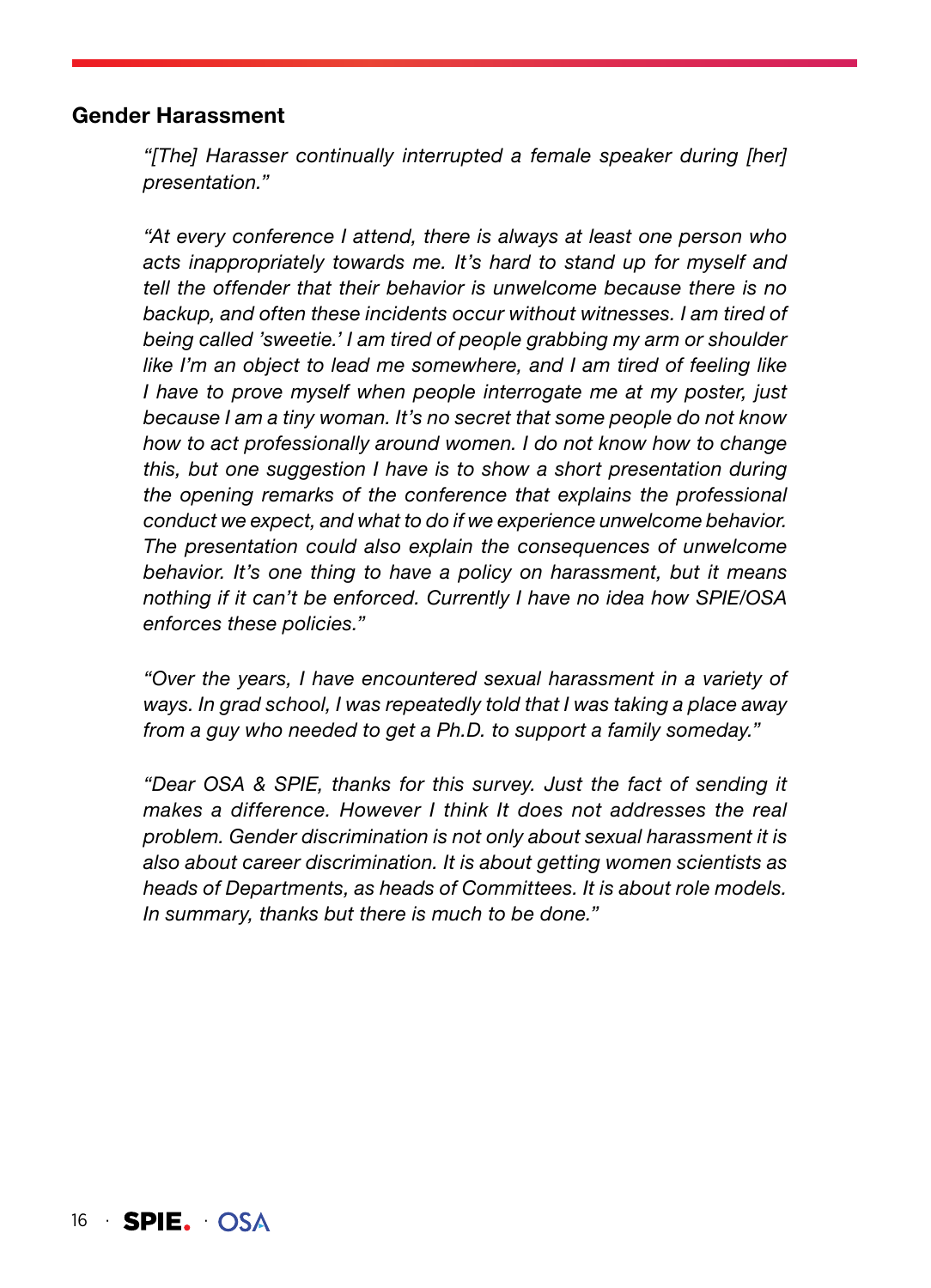#### Physical Harassment

"In my first post-Ph.D. job in industry, I was very painfully pinched in the butt, most likely by the head of the facility where I had recently started working. The circumstances were such that I could not prove it was he. There were other people standing around who I was sure could identify who did it, but they were all aimlessly looking around, pretending not to have seen anything. So I said in a very loud voice, so everyone heard, 'Hey, who did that. That's not funny. It hurt.' I never had another problem like that in the remaining 3.5 years I worked there. I left on my own terms, when it was a good time for me to move on. The other main incident occurred when I was interviewing for a job that would allow me to leave the one referenced above. It was a job in academia. I won't even bother to mention the countless times during technical meetings and discussions where I worked that my comments and contributions were ignored, discounted, or deemed to be wrong because I was misunderstood, not because I was wrong."

#### Sexual Advances and the "He's Just Like That" Excuse

"While I have not experienced harassment at an OSA or SPIE meeting, many years ago as a young postdoc at [another scientific] conference a well-known senior physicist made several sexual advances. After returning from the conference I told my adviser, who said 'he has a reputation for that' and filed a complaint on my behalf. It was a disaster. The organization did not keep the complaint confidential, so everyone at my workplace knew about it and asked me for details. The physicist who had made advances told me he would ruin my career. Nothing more was done. Twenty years later at my workplace I and another woman filed a complaint along with a third woman who chose to remain anonymous. The response was much the same. Human Resources investigated, spoke to other woman scientists, and came back with 'he has a reputation for that.' The supervisors involved did not keep the complaint confidential, and the engineer responsible for the misbehavior actively and vocally complained to other coworkers about the two of us whose name she knew, despite having been told by Human Resources that the harasser was not to discuss it with coworkers. Nothing more was done. All three of the women involved, including myself, left the company."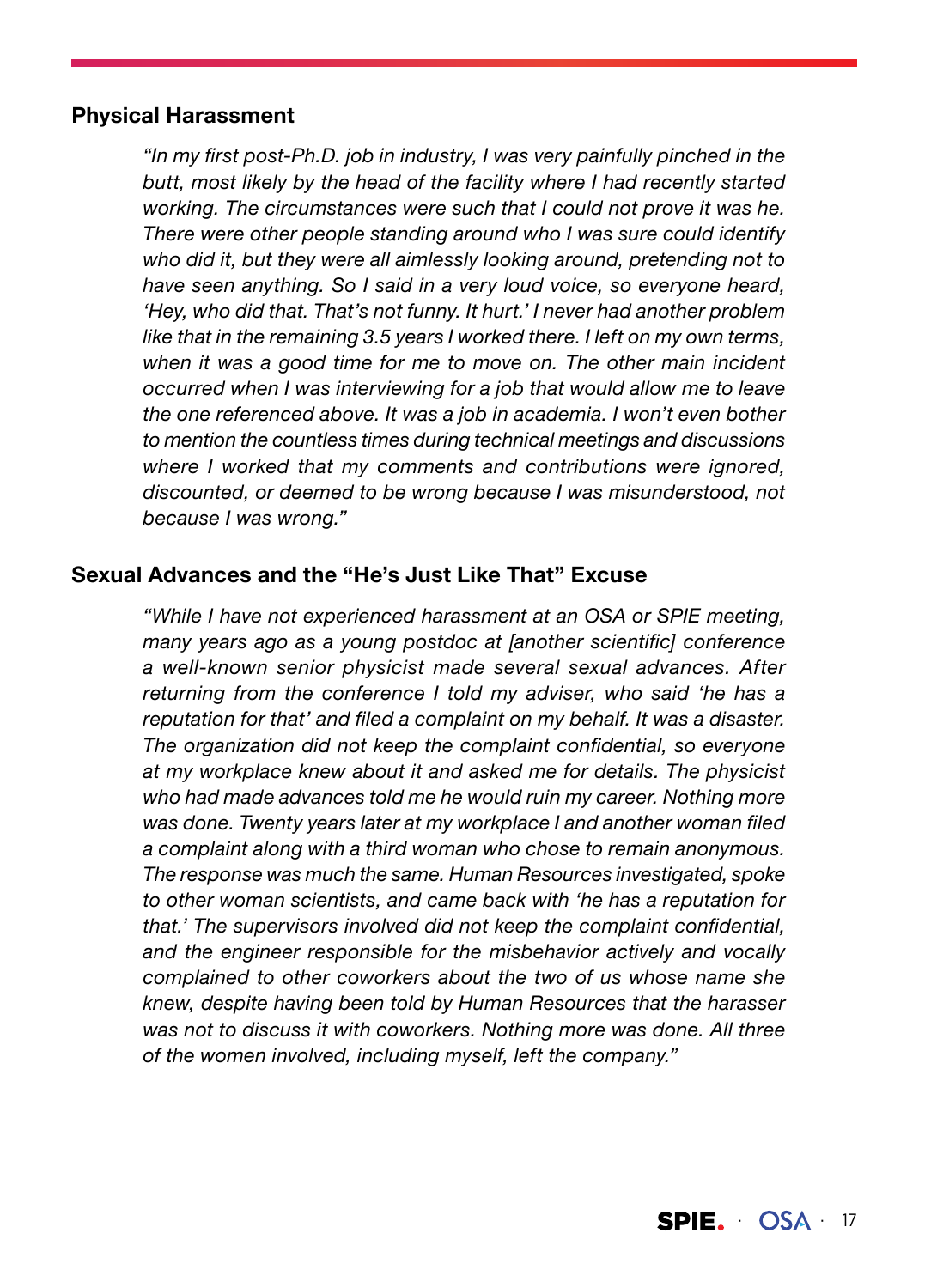#### Other Types of Harassment

"Inappropriate comments about nationality."

"Inappropriate booth literature."

"Made inappropriate racist/gender derogatory comments."

"Made racist statements about someone else."

"Commented on language skills in demeaning way."

"Harasser used migratory status as leverage to get sexual favors."

#### The Experiences of a Witness

Several people also commented on things they witnessed at meetings, and how they felt about it.

"Big-shot harasser thought younger women (phd students) were his for the taking."

"Harasser continually interrupted female speaker during presentation."

"I feel as though I need to be more protective and encouraging towards certain populations whom I have seen targeted by harassment."

"I warn my female students."

#### Ways to Address Harassment

Education was a theme that ran through the suggestions on how the societies should respond to incidents, educating our members/attendees on what harassment is, how to respond when you see it—or when it happens to you and how to report. Following are a few other suggestions.

"Have attendees check a box stating in some clear way that they will respect their colleagues."

"Have meeting registrants be required to read the anti-harassment policy and affirmatively agree to it before the registration process can be completed."

"Have the Chair at each Conference/Session remind participants that harassment is not to be tolerated and is a direct violation of SPIE/OSA principles."

"Increase diversity; isolate behavior; promote positive climate."

"Make a more active campaign for anti-harassment. Posters at conferences, dedicated webpage, etc. Have a way to easily report harassment at a conference through text, phone, and the meeting app."

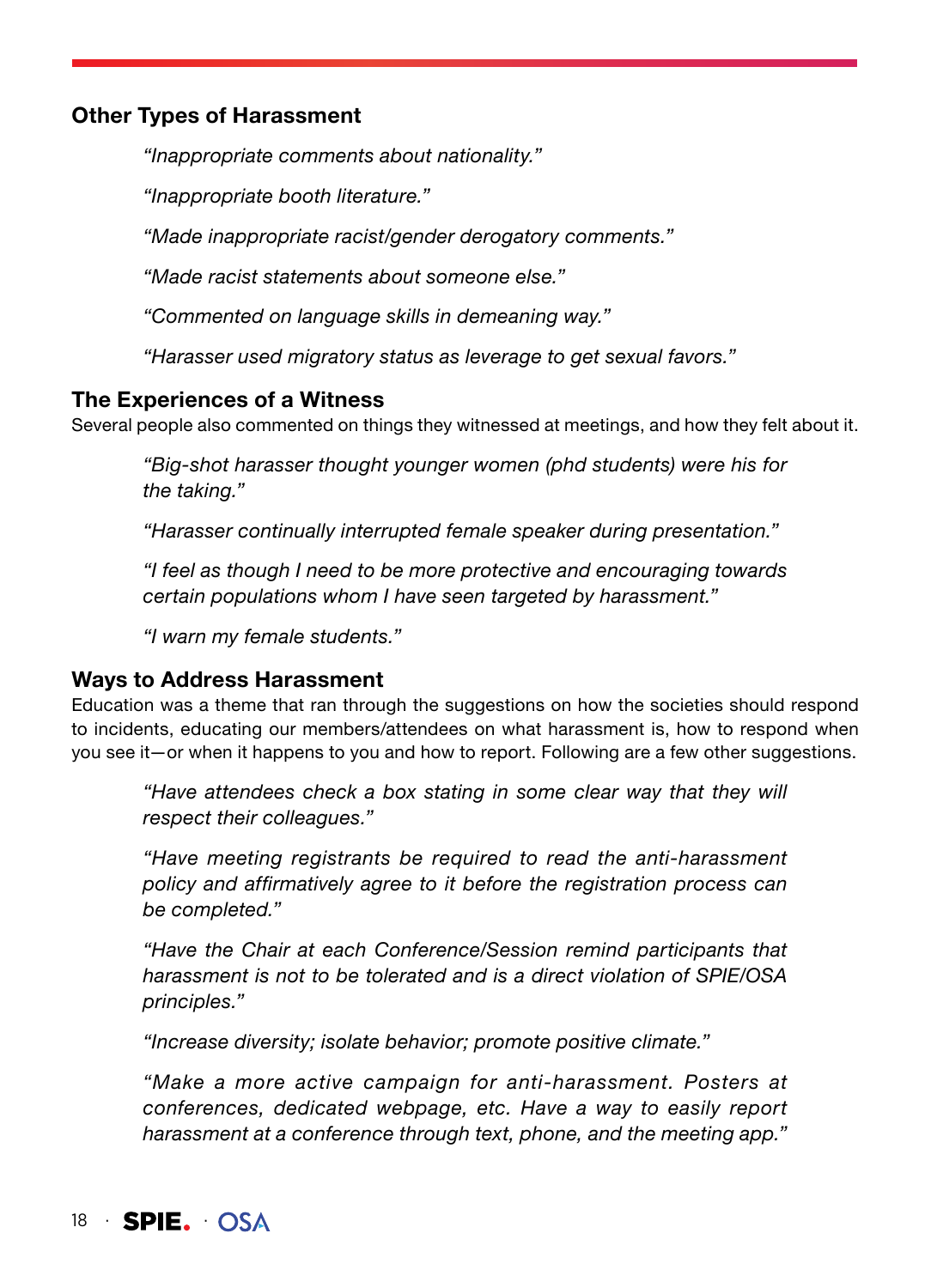"Make reporting easy. Have a reasonable escalation of response. Try to nip things in the bud. Focus not just on bad behavior but good, inclusive behavior. Don't be afraid to act against prominent members if necessary."

"Bystander training is the most effective method of dealing with this. (The bystander is someone present who is not the perpetrator or the victim.) Instead of trying to get to the small fraction of perpetrators, bystander training gets to the majority of previously-passive third parties."

"Knowing that there is a mandatory training program in place; Knowing about levels of diversity in attendance at these events and seeing improvements in representation from females and racial minorities."

"Cultivate a climate of respect for others, especially those different from us and with whom we disagree."

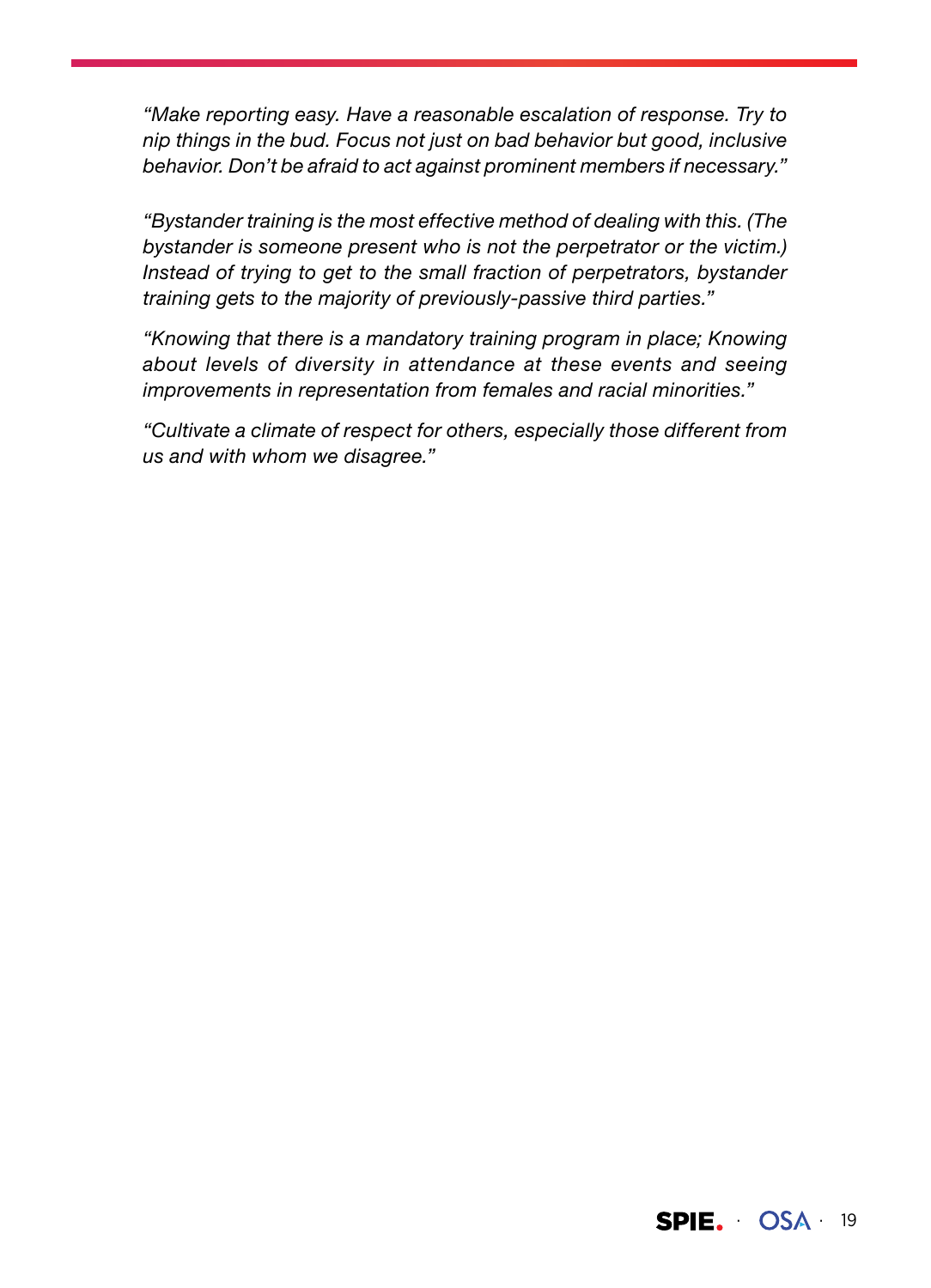### 8. Appendix II: Definitions

For purposes of this report, "Bullying," "Discrimination," "Harassment" (including "Sexual Harassment"), and "Retaliation" are defined as follows.

**Bullying** is the ongoing abuse and intentional mistreatment of one or more vulnerable persons or groups by a more powerful individual or group. Bullying consists of repeated verbal (name-calling, verbal attacks), physical (use of physical force or aggression), and/or social (ostracism, exclusion, spreading rumors) behavior that causes physical or psychological harm. Being "more powerful" may include being physically bigger or stronger, having more social status, or having influence over someone's employment and/or professional advancement.

**Discrimination** is the unjust or prejudicial treatment of categories of people based on personal attributes such as race, sex, age, color, sexual orientation, body size, ethnic or national origin, disability, religion, marital status, veteran status, political affiliation, or other attributes not related to the merit of one's work or scientific research or ideas.

Harassment consists of unwanted, unwelcomed, and uninvited behavior that demeans, threatens, or offends another and results in a hostile environment. Harassing behavior includes, but is not limited to, the use of epithets, derogatory comments or slurs, assault, stalking, impeding or blocking movement, threats of violence, offensive touching, any physical interference with normal work or movement, and visual insults, such as derogatory images, posters, or cartoons. Harassment is often (but not always) based upon personal attributes such as race, sex, age, gender, color, sexual orientation, body size, ethnic or national origin, and disability.

**Sexual harassment** consists of harassing behavior based upon sex, gender, or sexual orientation. Sexual harassment includes unwelcome sexual advances, requests for sexual favors (often accompanied by overt or implied promises or threats relating to employment, professional advancement or recognition), lewd comments or images, or other verbal, visual, or physical conduct of a sexual nature where such conduct creates an unreasonable, intimidating, hostile, or sexually offensive environment and may interfere with the target's professional performance.

**Retaliation** consists of negative action or treatment towards someone who has reported bullying, discrimination, or harassment based upon such report. Retaliation may include terminating or demoting a reporting employee, excluding a reporting individual from work or professional activities, injuring a reporting individual's professional or personal reputation, or unjustly demeaning a reporting individual's work. Retaliation can be used as a method of bullying or harassment, but more importantly retaliation creates an environment that discourages victims and bystanders from reporting offensive behavior.

20 · **SPIE. OSA**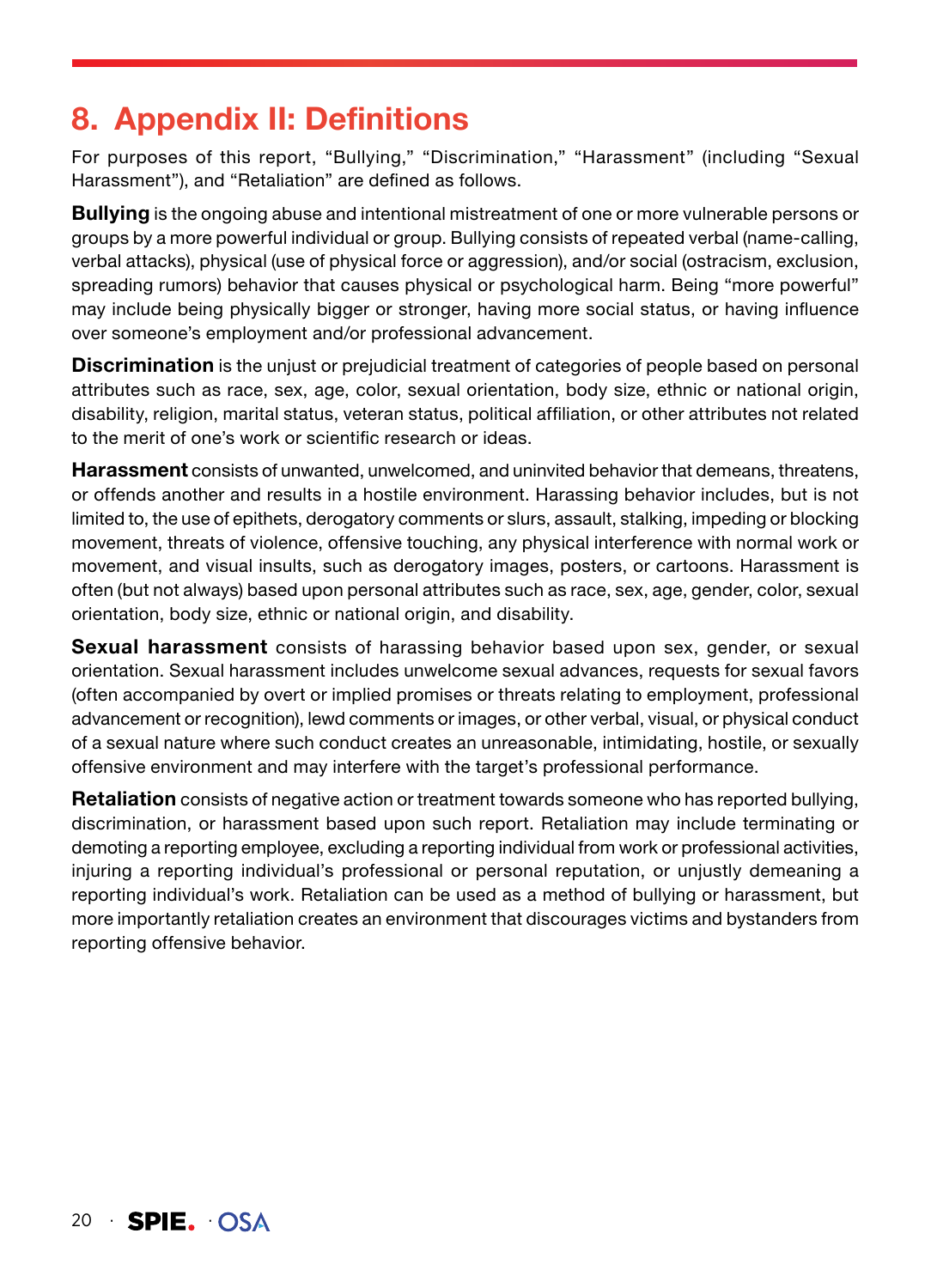#### Special Consultant on the OSA and SPIE Survey project and report

#### Sherry A. Marts, Ph.D., smartsconsulting.com

CEO of S\*Marts Consulting LLC, Sherry is a consultant, workshop leader, facilitator, writer, and speaker. She provides a range of services on harassment and other aspects of diversity and inclusion, including: development and adoption of meeting codes of conduct; staff training on harassment awareness, active bystander intervention and de-escalation, and code of conduct enforcement; workshops on active bystander intervention, how to resist harassment, and how to be an effective ally; enforcement liaison services, serving as the initial point of contact for harassment reports and investigations at meetings. Her interest in the issue of harassment and bullying emerged from her experiences as an association CEO, and her training as a self-defense instructor.





#### Marketing General Inc., www.marketinggeneral.com

Marketing General Incorporated (MGI) is a Full-Service Membership Marketing Agency. MGI is widely respected throughout the association and nonprofit community as a thought leader, a trusted resource, and a preferred partner. Our lifecycle approach to membership marketing means we keep sight of the big picture as well as the many details essential to successful member programs. And because no two of our clients are alike, neither are our solutions. MGI offers: Practiced and practical strategic planning; Astute industry research and analysis; Innovative tactical development and implementation; Exacting project management and execution; Comprehensive results reporting.